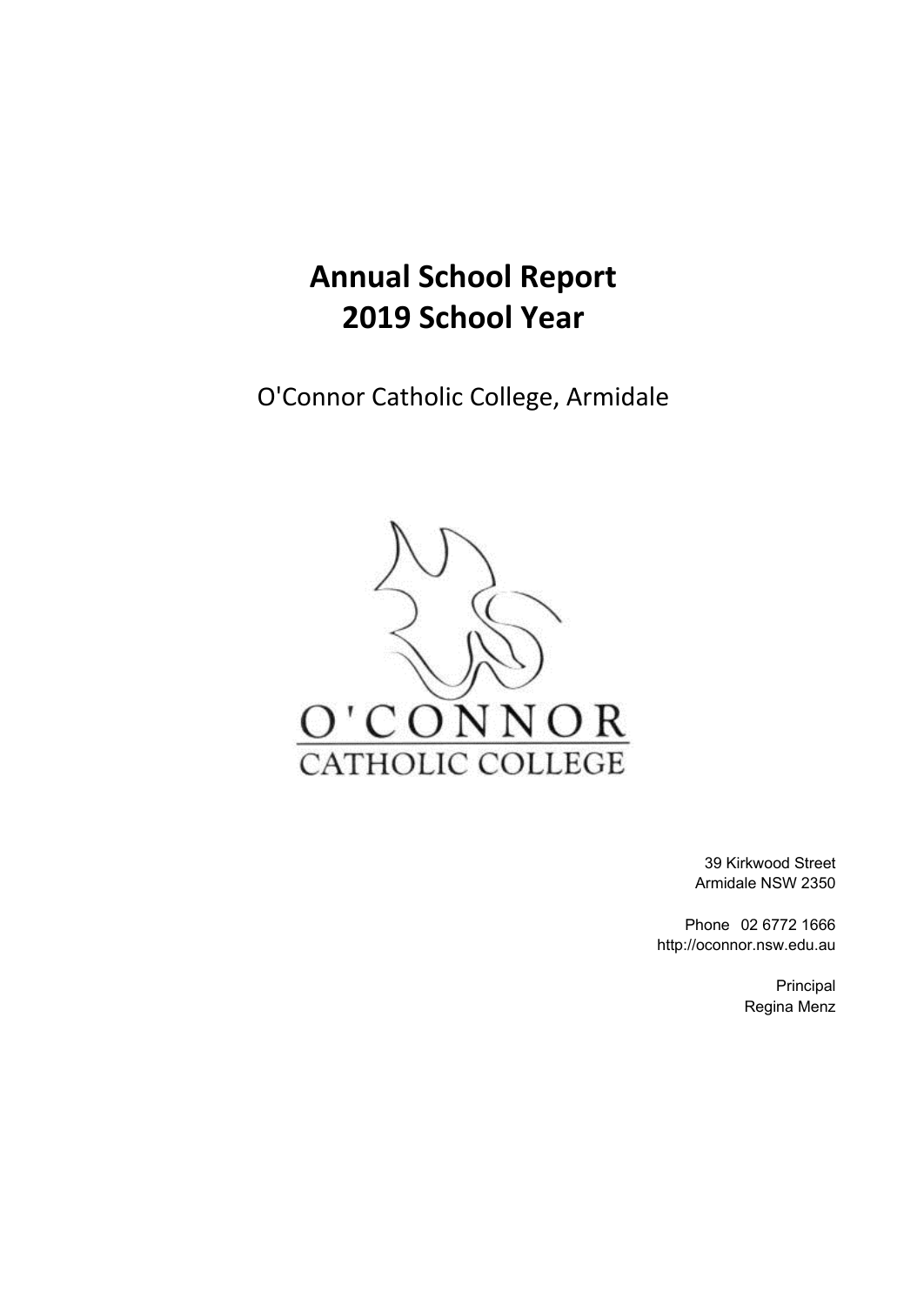## **About this report**

O'Connor Catholic College is registered by the NSW Education Standards Authority (NESA) and managed by the Diocese of Armidale Catholic Schools Office (CSO), as the 'approved authority' for the Registration System formed under Section 39 of the NSW Education Act 1990.

The Annual Report provides the school community with fair, reliable and objective information about school performance measures and policies, as determined by the Minister for Education.

The report also outlines to the school community information about initiatives and developments of major interest and importance and the achievements arising from the implementation of the school Annual Improvement Plan.

The report demonstrates accountability to the Federal and State Government regulatory bodies, the parish and school community and the CSO. This report, approved by the CSO, monitors school processes to ensure compliance with all NESA requirements for Registration.

This report complements and is supplementary to school newsletters and other regular communications. It is available on both school and CSO websites by 30 June 2020 following its submission to NESA.

The contents of this report may be tabled for discussion at various parent forums, including the School Advisory Council meetings and all information is public.

Further information about the school or this report may be obtained by contacting the school on 02 6772 1666 or by visiting the school's website http://oconnor.nsw.edu.au.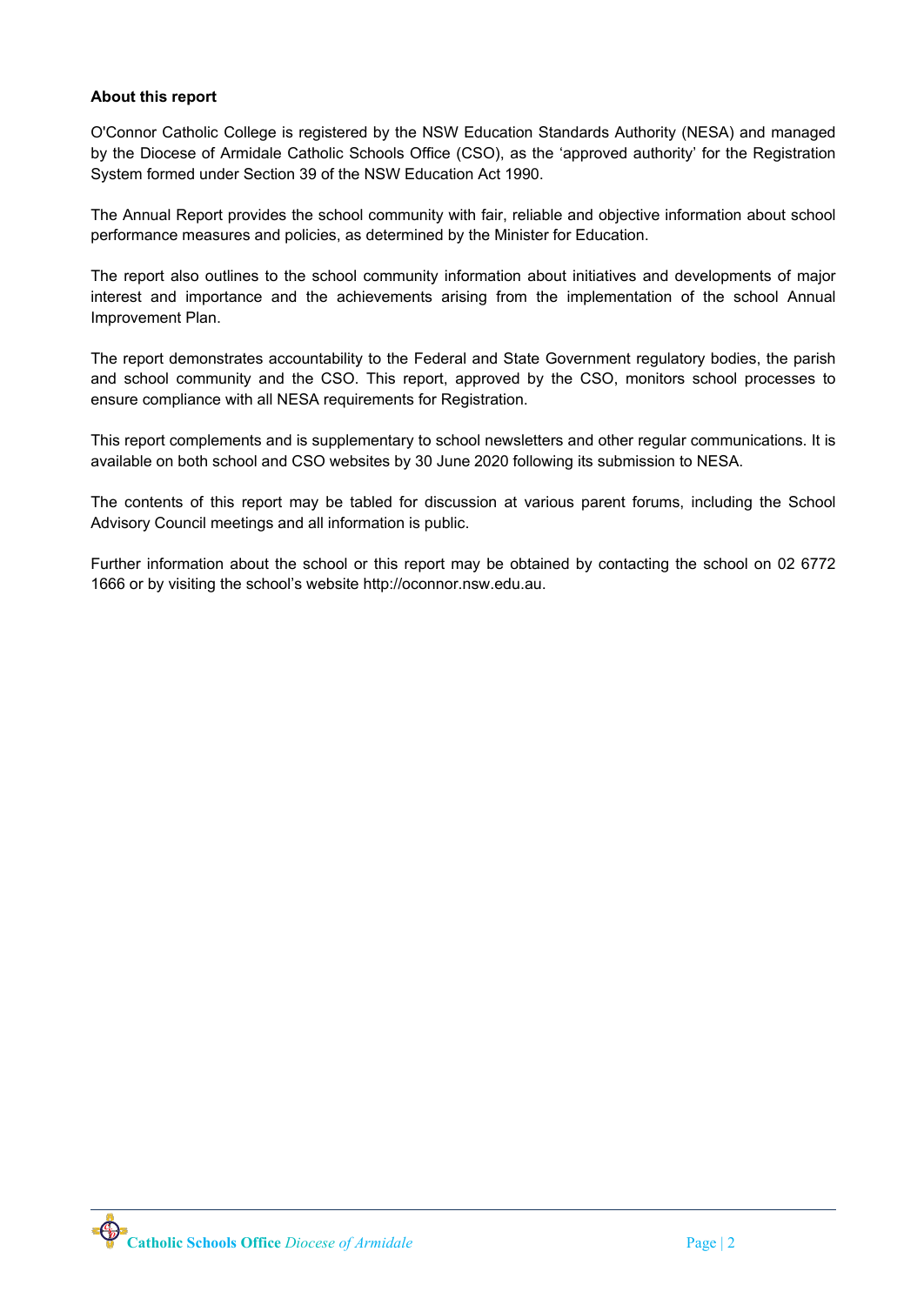#### **1.0 Messages**

#### **1.1 Principal's Message**

There were many people who assisted in the development of the College as a Catholic learning community. In particular, special thanks are extended to the parent body and the College staff for all their generous efforts. O'Connor Catholic College is indeed blessed to have such dedicated and enthusiastic people supporting the College.

Our vision is a faith filled community working collaboratively to enhance learning for all, resulting in students who are creative, confident and informed ready to make a real difference in our world. We believe that everyone can learn, not at the same time or in the same way and we create learning opportunities for everyone.

We have invested significantly in staff professional learning to plan and deliver differentiated learning tasks that enrich the learning experience and allow students to grow their learning everyday. We changed our Parent-Teachers nights in Years 7 - 10 to Student Led Conferencing, where the student led the conversation with parents and Pastoral Academic Care Teachers around their learning. This increased student ownership and student voice in the learning process.

Pastoral Academic Care continues to be a priority. We know every student and work with them individually to enhance their wellbeing and learning. Teachers worked with students in their PAC class in a coaching model and were engaged in learning conversations focussed on goal setting and learning growth.

Regina Menz Principal

#### **1.2 A Parent Message**

The School Advisory Council held three meetings during 2019 with the membership being refreshed and expanded. The business conducted by the Council is now more wide-ranging and substantial in nature and therefore interesting, challenging and rewarding. The Council was pleased to provide feedback, advice and suggestions on a variety of areas including the Annual Improvement Plan, replacement of an ageing school bus, student-led conferencing and ongoing consultation on the Master Plan to name but a few.

The Principal of the College, has in essence, trusted the Council to be the support of the school that it has always wanted to be; in turn, the Council has responded appreciatively and constructively. This combination has resulted in stimulating, beneficial discussions.

Financially, due to sound management of funds and increased enrolments, O'Connor is currently in a healthy position. Staff and students alike are keenly invested in the success and growth of the school and the leadership of the school deserves to be congratulated on significant internal cultural and educational transformation.

For O'Connor and its School Advisory Council, 2019 has been a very good year. The Council looks forward to continuing active support of the school in its future development through 2020 and beyond.

Dr Vernon Crew Chairperson School Advisory Council

## **2.0 This Catholic College**

**2.1 The College Community**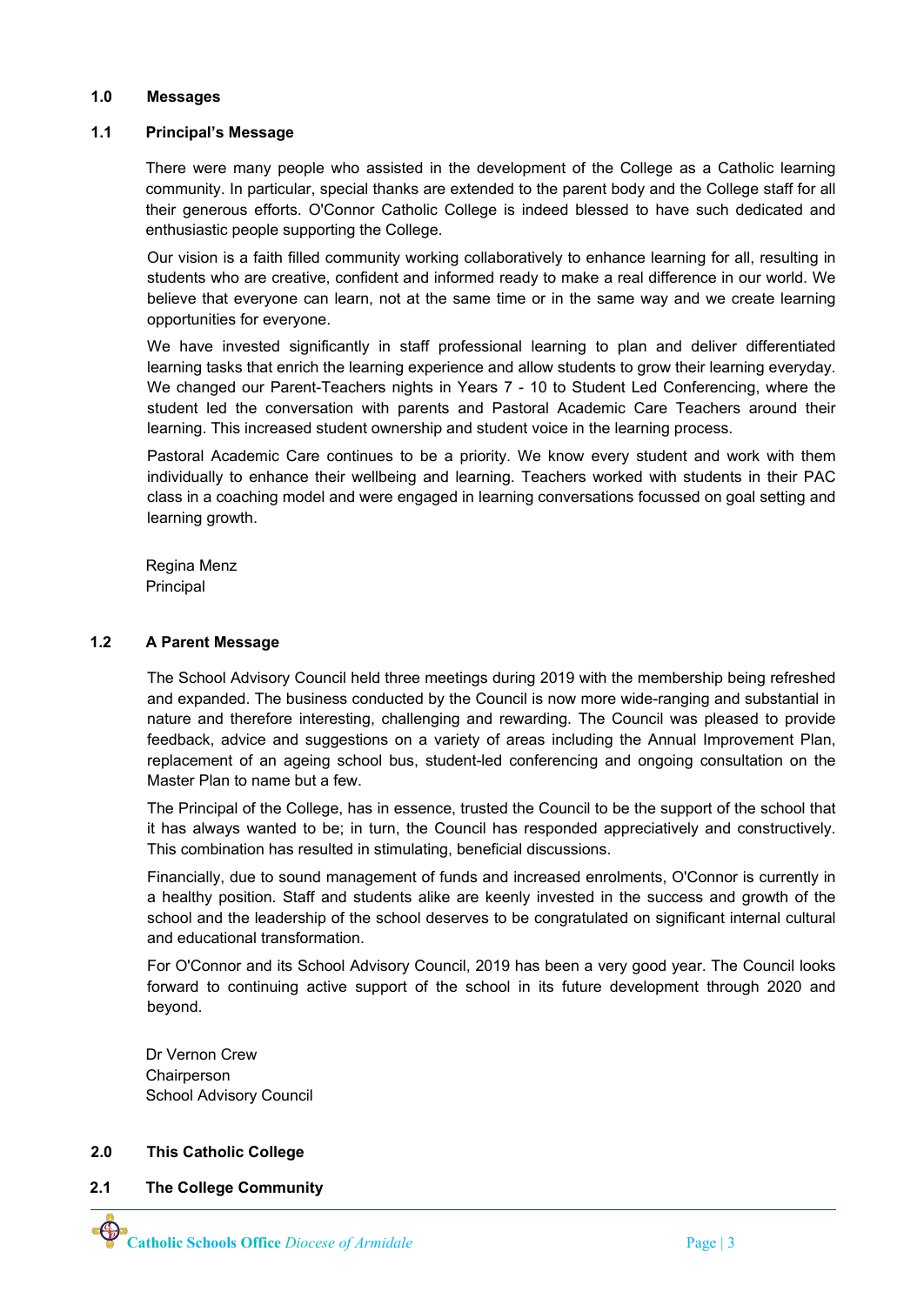O'Connor Catholic College is located in Armidale and is part of the Saints Mary and Joseph Parish which serves the communities of Armidale, Guyra, Uralla and Walcha, from which the College families are drawn.

Last year the College celebrated 44 years of Catholic education.

The parish priest, Fr Roel Llave, is involved in the life of the College.

## **2.2 Catholic Life and Religious Education**

O'Connor Catholic College follows the Armidale Diocesan Religious Education Curriculum and uses the student text To Know, Worship and Love, as authorised by the Bishop of Armidale, Michael Kennedy.

2019 saw the College celebrate 44 years of Catholic education. The Parish Priest Fr Roel Llave is involved in the life of the College.

A weekly parish Mass is held in the College Chapel. Students attend Mass as a year group at least once a term and as a whole school at least once a term. A year group acts as ambassadors at selected masses at the Cathedral, joining the parish for Ash Wednesday, Catholic Schools Week, The Chrism Mass and Feast of the Assumption. Year 11 made the pilgrimage to the Cathedral for Ash Wednesday and College Captains attended the Cathedral for Catholic Schools Week. O'Connor students provided the music for the mass. All students had the opportunity for reconciliation before Easter thanks to Fr Roel organising a number of clergy from around the Diocese. Prayer services for School Captains, Holy Thursday, ANZAC Day, Founders Day and St Vincent de Paul Winter and Christmas Appeals have become traditional ceremonies. The Chapel band, known as 'Beatitudes', which was formed in 2017 under the direction of music teacher Melita Roache, has greatly improved participation in hymns by providing modern and relevant liturgical music. In 2019 the College employed Nick Troon to assist with the music ministry of the College. The College, in conjunction with Lasallian Youth Services, employed Isaac Selvey, Brydie Hawthorne and Eliza Clark to work with Lasallian Youth Ministers to assist with the faith life of the College.

Apart from prayer and faith formation which is embedded in the curriculum, students in each year group attended a reflection day once a year. Year 11 visited Sydney which included a visit to St Canice. Students were also able to attend mass at St Mary's Cathedral. Two exciting faith formation opportunities presented in 2019. Firstly the Lasallian Youth Gathering where 20 students acted as ambassadors for the College in Melbourne and the Australian Catholic Youth Festival in Perth where Bishop Kennedy led a strong diocesan pilgrimage.

Prayer is an integral part of morning pastoral and is systematic in terms of being printed on the morning messages. There is a Catholic youth group that met after school on Fridays. Staff participate in prayer before meetings and have the opportunity to attend Diocesan run retreat days. There is also a staff Lenten group that met on Thursday mornings at 8am during Lent. The Diocesan Spiritual Renewal Team conducted a staff twilight retreat in Term 4.

Social Justice forms an integral part of the curriculum, with each year group addressing some aspect of social justice at some stage in the curriculum. The senior retreat focuses on the plight of the poor and marginalised. Voluntary social justice groups such as St Vincent de Paul and Zonta are active at O'Connor, organising the Vinnies Winter and Christmas Appeals. O'Connor participate in the Caritas Project Compassion, for which the Pauper's Banquet was the major fund raiser. Students visited the elderly at Autumn Lodge on Fridays and catered for the The Armidale Stroke Recovery Group once a term.

#### **2.3 College Enrolment**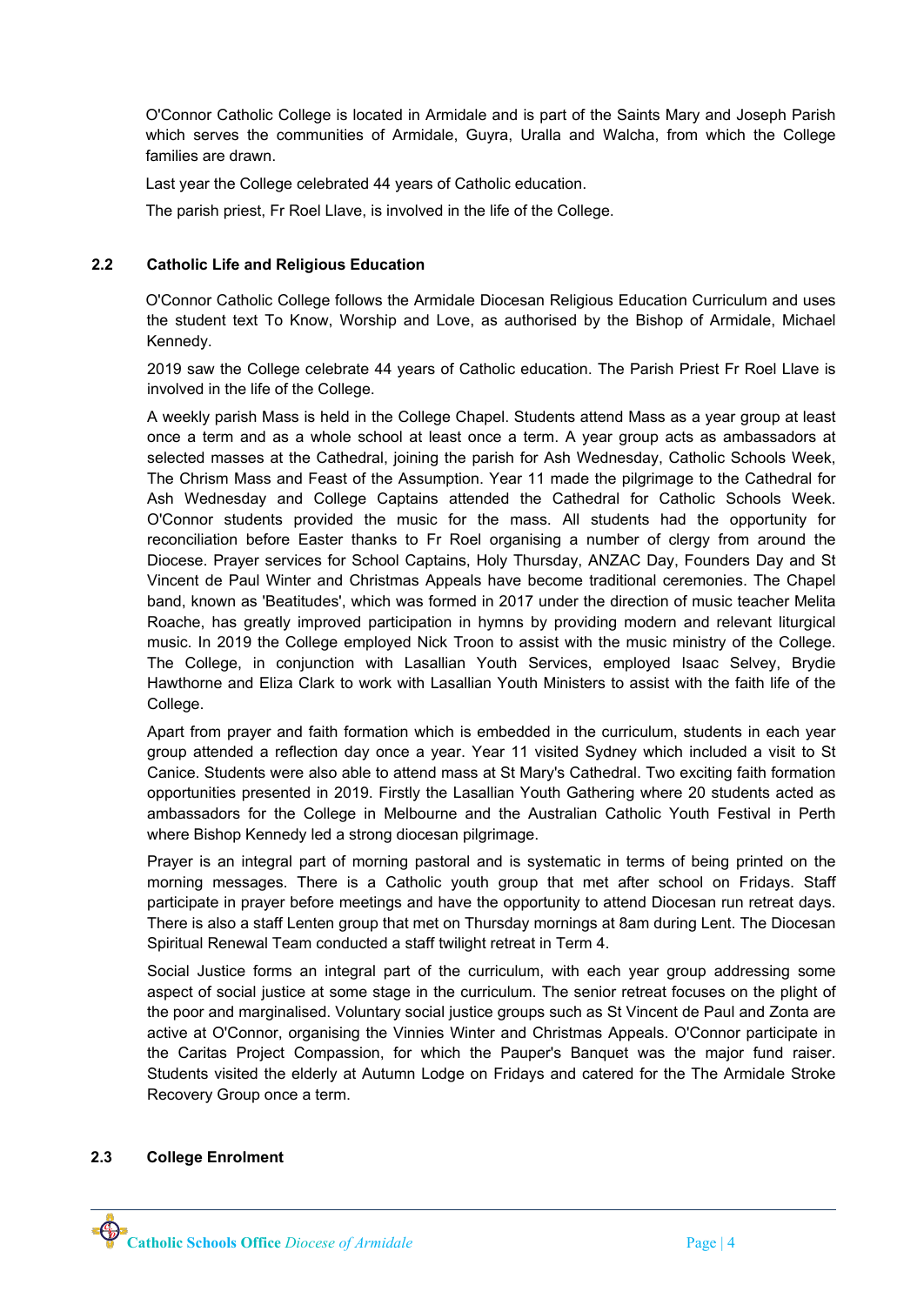|               | Year 7 | Year <sub>8</sub> | Year 9 | Year 10 | Year 11 | Year 12 | <b>TOTAL</b><br>2019 | <b>TOTAL</b><br>2018 |
|---------------|--------|-------------------|--------|---------|---------|---------|----------------------|----------------------|
| <b>Male</b>   | 52     | 44                | 61     | 33      | 31      | 28      | 249                  | 246                  |
| Female        | 56     | 51                | 55     | 45      | 41      | 41      | 289                  | 282                  |
| <b>Totals</b> | 108    | 95                | 116    | 78      | 72      | 69      | 538                  | 528                  |

O'Connor Catholic College caters for students from Years 7 to 12. The following table indicates the student enrolment characteristics:

#### **2.4 Student Attendance**

In order for students to reach their full potential it is important that they attend school regularly. Whilst it is the parents' legal duty to ensure their children attend school regularly, our staff as part of their duty of care monitor attendance each day. The Class Roll is marked every lesson and an unexplained absence email/SMS is sent out to parents on a daily basis.

The College uses the attendance coding system adopted in all NSW schools. Unexplained absences are followed up promptly by staff. Parents are requested to provide a satisfactory explanation for an absence by means such as a written note, telephone call, SMS message or email to the school preferably on the first day of absence, and certainly within seven days.

The Principal is made aware of sustained student absences or absences reflecting a pattern. In these situations, the Principal or delegated staff member contacts the parent/guardian. Parents are encouraged to arrange medical and other necessary appointments outside school hours. Prolonged periods of absence occur from time-to-time for various reasons. In these cases, parents are asked to complete an Application for Extended Leave form that is signed and approved by the Principal, or make a time to meet with the Principal and discuss their situation.

The average student attendance rate for the College during 2019 is shown in the following table.

|                                                                | Year 7 | Year 8 | Year 9 | Year 10 | Year 11 | Year 12 | <b>All Years</b> |
|----------------------------------------------------------------|--------|--------|--------|---------|---------|---------|------------------|
| Average<br><b>Student</b><br><b>Attendance</b><br><b>Rates</b> | 88.0%  | 86.0%  | 86.0%  | 83.0%   | 86.0%   | 78.0%   | 84.5%            |

#### **Managing Student non-attendance**

Regular attendance at school is essential if students are to maximise their potential. The College, in partnership with parents, is responsible for promoting the regular attendance of students. While parents are legally responsible for the regular attendance of their children, College staff, as part of their duty of care, monitor part or whole day absences.

College staff, under the Principal's leadership, support the regular attendance of students by:

- providing a caring teaching and learning environment which fosters students' sense of wellbeing and belonging to the school community;
- monitoring engagement of individual students in their learning and identifying strategies to enhance engagement;
- maintaining accurate records of student attendance;
- recognising and rewarding excellent and improved student attendance;
- implementing programs and practices to address attendance issues when they arise.

The Principal is responsible for supporting the regular attendance of students by ensuring that: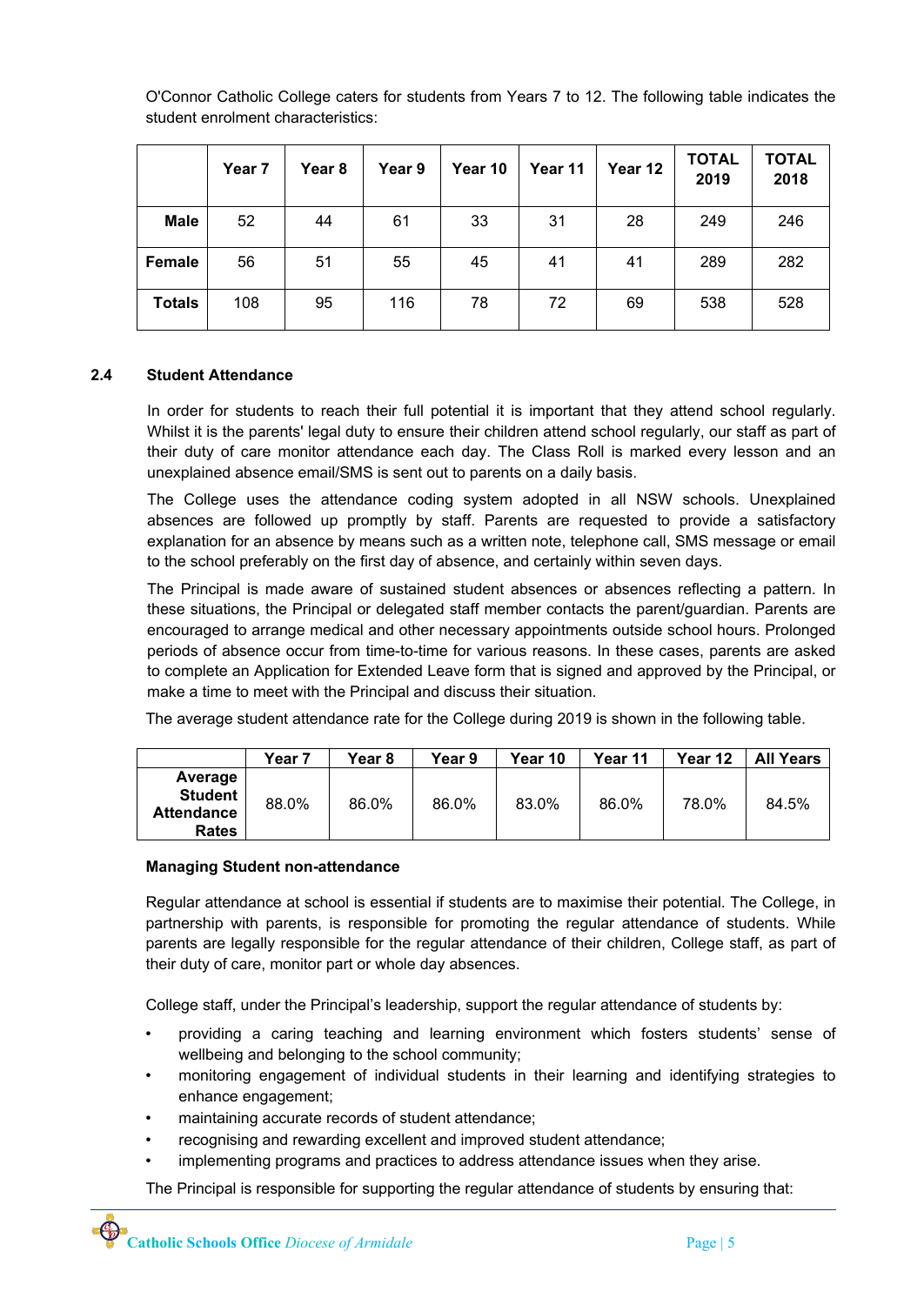- parents and students are regularly informed of attendance requirements and the consequences of unsatisfactory attendance;
- all cases of unsatisfactory attendance and part or full day absences from school are investigated promptly and that appropriate intervention strategies are implemented;
- intervention strategies for students with unsatisfactory attendance may include academic case management, social case management, referral to counselling and parent/carer involvement;
- the Director of Catholic Schools or designated Catholic Schools Office Armidale officer is provided with regular information about students for whom chronic nonattendance is an issue and for whom previous strategies have failed to restore regular attendance.

When the Catholic Schools Office Armidale is notified of a student for whom chronic non attendance is an issue and previous strategies have failed, the Principal and the School Consultant will convene a meeting with the family, the student, and other agencies if required, to develop a Return to School Plan.

|                | <b>Teacher Qualifications / Staff Profile</b>                                         | <b>Number of Teachers</b> |
|----------------|---------------------------------------------------------------------------------------|---------------------------|
| $1_{-}$        | Those teachers at the NESA Teacher Accreditation<br>Provisional or Conditional level. | 4                         |
| 2 <sub>1</sub> | Those teachers at the NESA Teacher Accreditation<br>Proficient level.                 | 51                        |
| 3.             | Those teachers at the NESA Teacher Accreditation<br>Highly Accomplished level.        | 0                         |
| 4.             | Those teachers at the NESA Teacher Accreditation<br>Lead level.                       | 0                         |
| 5.             | Teachers with recognised qualifications to teach<br>Religious Education.              | 22                        |
| 6.             | Number of staff identifying as Indigenous employed at<br>the College.                 | 2                         |
| 7 <sub>1</sub> | Total number of non-teaching staff employed at the<br>College.                        | 19                        |

# **2.5 Staff Profile and Teacher Standards**

# **2.6 Initiatives Promoting Respect and Responsibility**

The school ensures that at every available formal and informal opportunity the values of respect and responsibility are promoted. We want every student to understand and appreciate that they are part of both the school and the local community. The school models and teaches students about respect and responsibility in a number of ways:

O'Connor Catholic College is an organisation based on the Catholic Principles and Values which include the Principle of the Common Good, respecting all people, looking after people less fortunate and respect and care for the environment. These principles are at the core of life at the College and are integrated throughout the curriculum.

O'Connor's Pastoral Academic Care (PAC) program is based on evidence that learning and wellbeing are inextricably linked. The PAC Program includes coaching and learning conversations and goal setting. The PAC teacher plays a very important role in monitoring and building wellbeing. The Student Diary focuses on a strengths based approach. The key elements of the student diary are designed to help students strive, thrive and flourish.

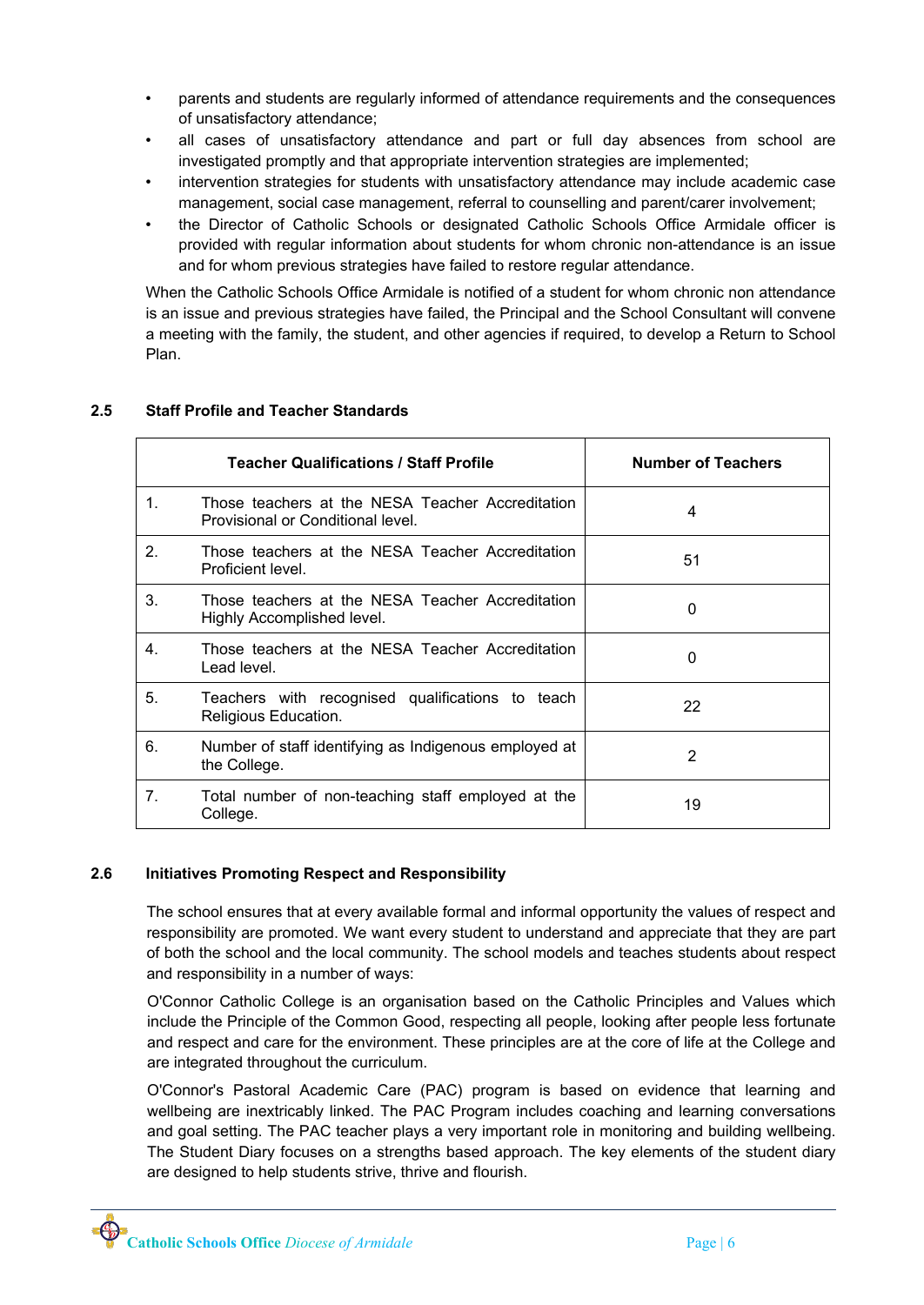Students participated in many school based activities in the promotion of social justice including College wide events such as the Winter and Christmas Appeal run by the St Vincent de Paul Chapter and weekly visits to one of the local aged care facilities. Students participated in a voluntary capacity. The Z-Club is another way students helped the community and the wider world. The club aims to improve health and education for underprivileged women and makde birth kits for women in developing countries and toiletry packs for the local Women's Shelter.

Students participated in a range of environmental projects aimed to enhance the world in which we live. These included Clean Up Australia Day, tree planting and 'Speak 4 the Planet' Competition. These initiatives promoted respect and responsibility for the world around us. They reinforced respect for others and promoted both individual and collective responsibility for the welfare of others.

#### **2.7 Parent, Student and Teacher Satisfaction**

The opinions and ideas of parents, students and teachers are valued and sought. Their suggestions are incorporated into planning for and achieving improved outcomes for students. This year, the College has used a variety of processes to gain information about the level of satisfaction with the College from parents, students and teachers.

#### **Parent Satisfaction**

The Catholic Schools Office, Diocese of Armidale contracted 'Survey My School' to conduct surveys of parents, students and staff in all schools within the Diocese. Below are some results of the parent survey for O'Connor Catholic College.

In summary the satisfaction was scored as follows:

Strongly disagree=0, Disagree=1, Agree=2, Strongly Agree=3

For all statements parents average was 23 with the highest level of satisfaction for:

- Overall I am satisfied with the education our children receive at this school
- The school is a safe place for my child
- The staff at this school take an interest in my child
- I would recommend this school to others
- Communication between the home and school is effective
- The school responds quickly to my concerns
- Change initiatives are well managed at this school

Student-led Conferencing

In 2019 the College introduced Student-led conferencing, replacing the traditional Parent/Teacher interviews. Parents were asked to submit comments in relation to their child.

#### **Student Satisfaction**

The Catholic Schools Office, Diocese of Armidale contracted 'Survey My School' to conduct surveys of parents, students and staff in all schools within the Diocese. Below are some results of the student survey for O'Connor Catholic College.

In summary the satisfaction was scored as follows:

Strongly disagree=0, Disagree=1, Agree=2, Strongly Agree=3

For all statements parents average was 2-3 with the highest level of satisfaction for:

- I feel safe at this school
- I am encouraged to care for others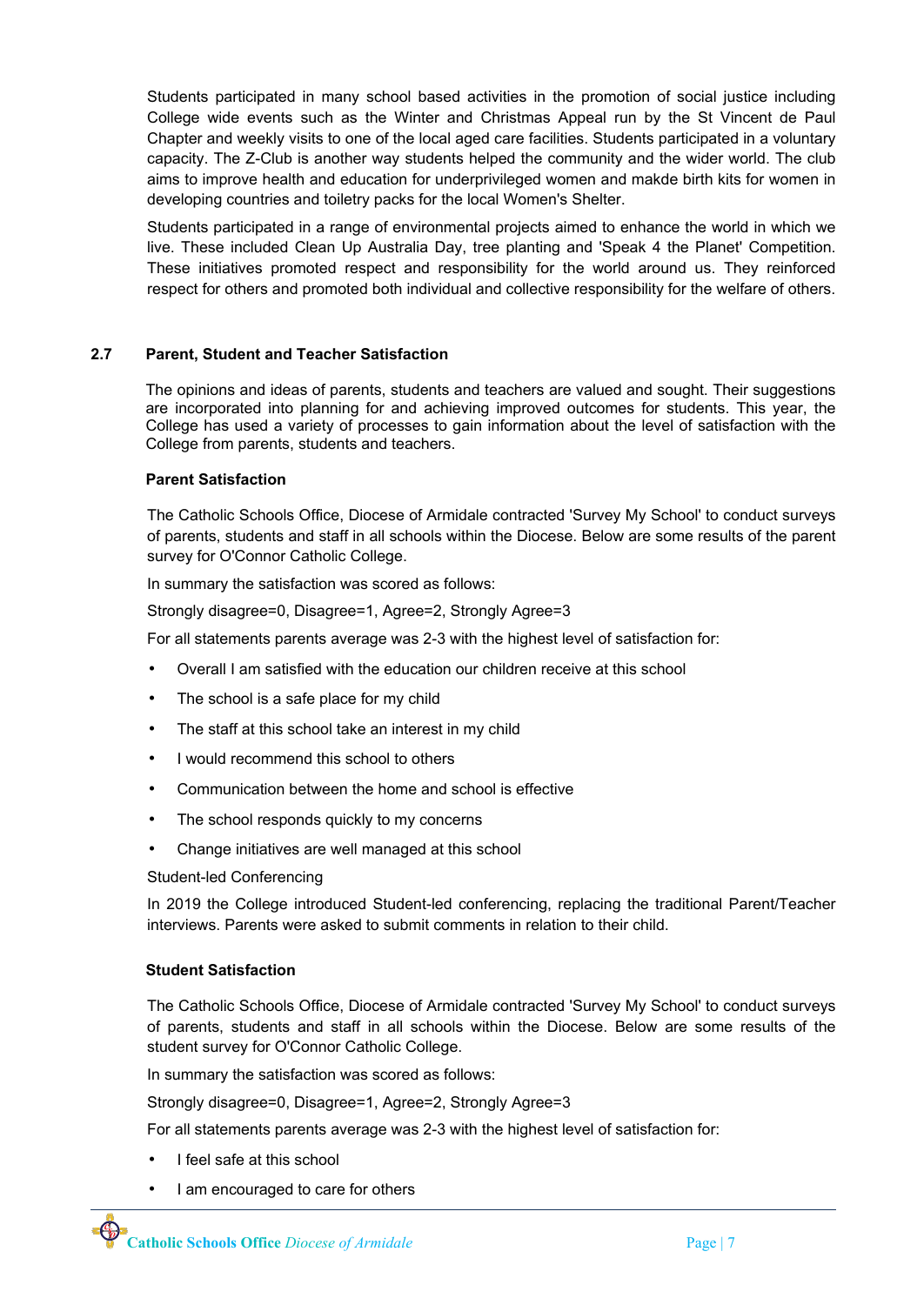- I feel accepted by other students at this school
- I would recommend this school to others
- My teachers care about me
- All my teachers encourage me to do my best
- I am encouraged to care for others

## **Staff Satisfaction**

The Catholic Schools Office, Diocese of Armidale contracted 'Survey My School' to conduct surveys of parents, students and staff in all schools within the Diocese. Below are some results of the staff survey for O'Connor Catholic College.

In summary the satisfaction was scored as follows:

Strongly disagree=0, Disagree=1, Agree=2, Strongly Agree=3

For all statements parents average was 2-3 with the highest level of satisfaction for:

- I get alot of satisfaction from working in this school
- I have the resources I need to do my job
- School leaders at the school know me as a person and support my wellbeing
- There are clear expectations concerning the use of effective teaching strategies throughout the school
- The school communicates clearly that it has high expectations for student attendance, engagement and outcomes
- Catholic religious identity is a high priority in this school
- I would recommend this school to others

#### **3.0 Teaching and Learning**

#### **3.1 College Curriculum**

The College provides an educational program based on and taught in accordance with the NSW Education Standards Authority syllabuses for Secondary Education as required for Registration and Accreditation under the Education Act 1990 (NSW). In addition, the College implements the curriculum requirements of the Catholic Schools Office Armidale.

O'Connor Catholic College provides an educational program based on, and taught in accordance with the NSW Education Standards Authority syllabuses for Secondary Education (NESA) as required for Registration and Accreditation under the Education Act 1990 (NSW). In addition, the College implements the curriculum requirements of the Catholic Schools Office, Armidale. O'Connor Catholic College is accredited by NESA to issue the RoSA (Record of School Achievement), and the Higher School Certificate (HSC).

Offering a broad curriculum seeking to develop the talents, interests and abilities of all students, all mandated courses determined by NESA are offered, as well as providing flexibility in subject learning opportunities through a range of elective subjects. Further enhancing holistic underpinning to learning, Religious Education is compulsorily studied across all year groups.

#### **Stage 4 (Years 7 and 8)**

Students study the mandatory NESA courses of English, Mathematics, Science, History, Geography, Technology, Visual Arts, Music and PDHPE. For their required language study, students learn French.

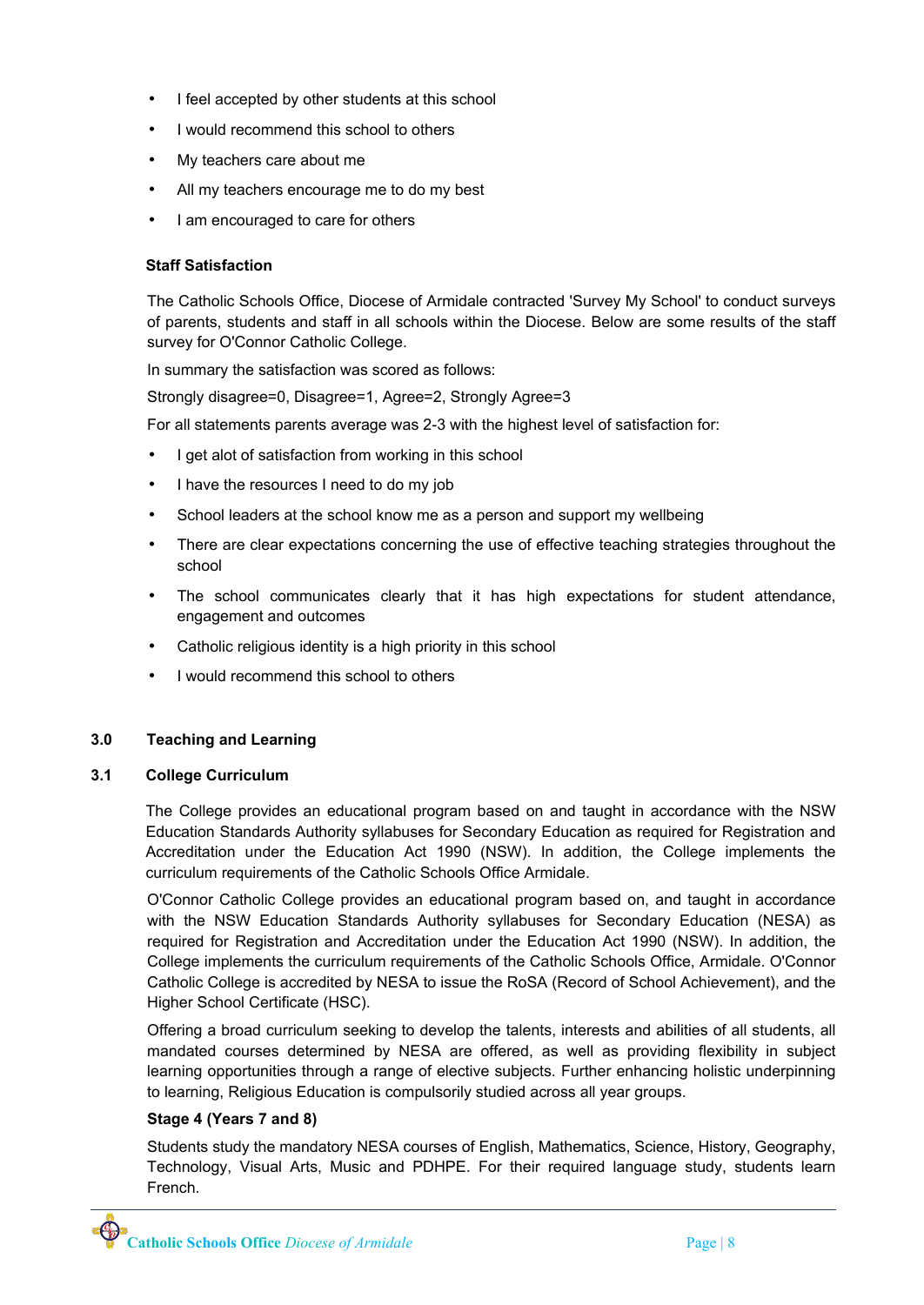Further enhancing the opportunities for students to see real progress in their learning, a Literacy Initiative is embedded in Years 7 and 8 and Levelled Learning Intervention is implementeed for students requiring reading support.

#### **Stage 5 (Years 9 and 10)**

In addition to the mandatory courses of English, Mathematics, Science, History, Geography and PDHPE, students may choose up to four elective courses of study for either 100 hours or 200 hours. Subjects commonly offered are Agriculture, Commerce, Design and Technology, Food Technology, Visual Arts, Music, Dance, French, Textiles, Physical Activity and Sports Science and iSTEM.

#### **Stage 6 (Years 11 and 12)**

In preparation for the HSC, students may elect to study subjects from a wide variety of courses including English Studies to Extension English 2, Mathematics Standard to Extension Mathematics 2, Physics, Chemistry, Biology, Senior Science, Modern History, Ancient History, Business Studies, Legal Studies, Studies of Religion 1 and 2, Studies in Catholic Thought, PDHPE, Community and Family Studies, Visual Arts, Music, Dance, Design and Technology, Industrial Technology, Engineering Studies and Textiles. Exactly which course runs in any given year is dependent on the number of students electing to study each course. An extensive VET program is supported which includes the opportunity for students to gain a Level 2 Certificate in Business Services, Hospitality, Construction and or Primary Industries.

If a student in Stage 5 or 6 has a strong desire to study a course that is not running at the College, the course may be undertaken by Distance and Online Education. Extra costs are often involved in this avenue of study. Many students undertaking e-VET and SBAT opportunities and are supported in these endeavours by the College and local community.

#### **Extra Curricular Activities**

There are a myriad of opportunities for students to deepen their sense of belonging and develope leadership skills, which in turn, enhances their learning engagement. Teachers volunteer to run these different activities, catering for a range of student interests. These include but are not limited to Student Representative Council, Lasallian Youth Leadershipship, Vinnies, Z-Club, Music, Drama, Environment Club, Chess and many different sports.

## **3.2 Student Performance in National Testing Programs**

## **3.2.1 NAPLAN**

The College participated in the National Assessment Program Literacy and Numeracy (NAPLAN) with students in Years 7 and 9 tested. In Year 7, 108 students presented for the tests while in Year 9 there were 116 students.

In Literacy there were four elements tested. These were reading, writing, spelling and grammar and punctuation. In Numeracy, students were tested in number, patterns and algebra, measurement, data and space and geometry.

In both Year 7 and Year 9 there are six achievement bands with Band 9 being the highest level of attainment in Year 7 and Band 10 the highest in Year 9.

The Commonwealth Government has set minimum acceptable standards for reading, writing and numeracy at particular ages.

At O'Connor Catholic College, school and student performance are closely monitored. These tests are one means of gathering data on individual student and school achievement. College staff have participated in Catholic Schools Office information sessions on NAPLAN and Data Analysis.

The following data indicates the percentage of O'Connor Catholic College students in each band compared to the State percentage.

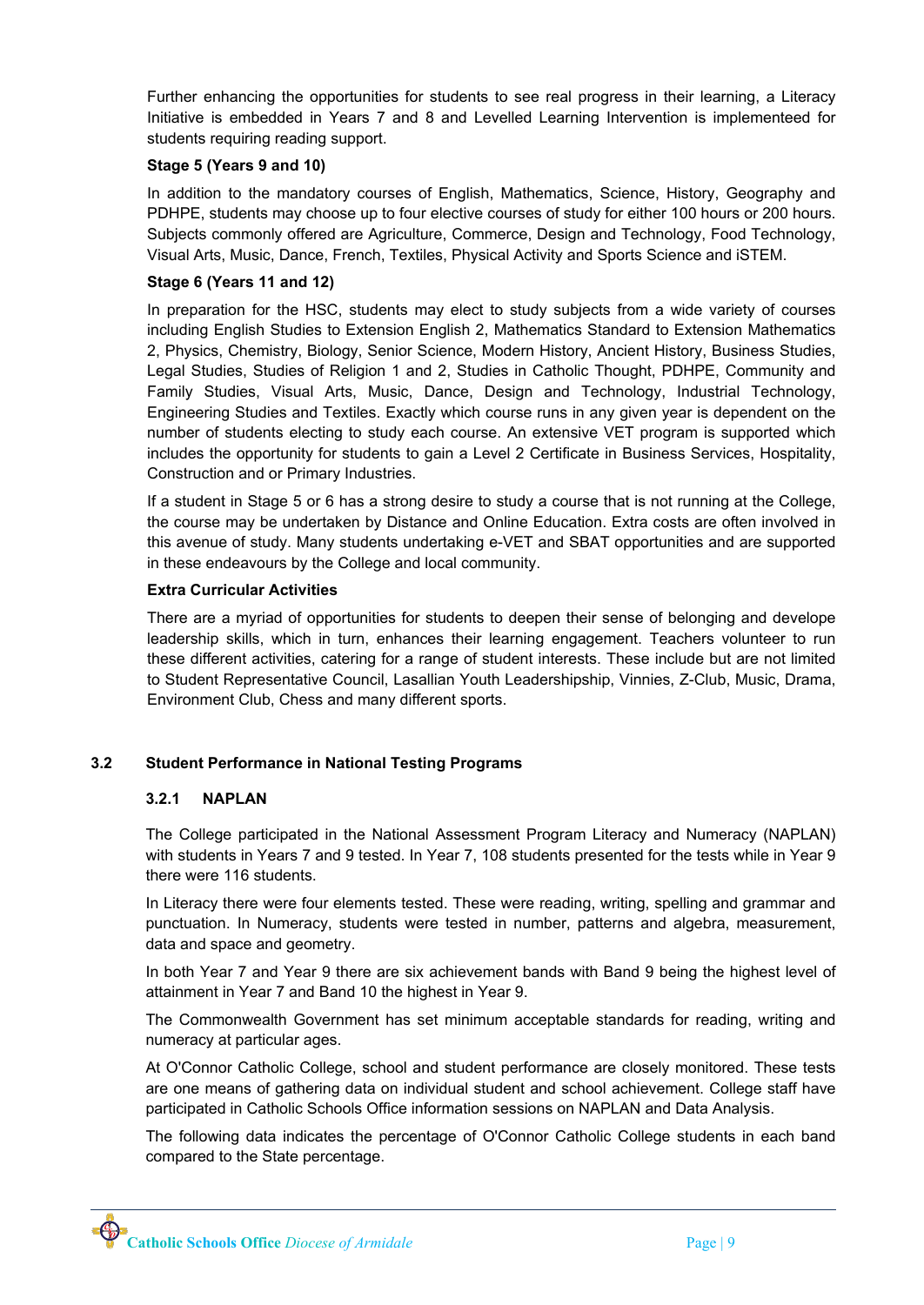|                                      |       | Year 7 NAPLAN Results in Literacy and Numeracy |       |        |       |                |       |                                        |       |        |       |                         |
|--------------------------------------|-------|------------------------------------------------|-------|--------|-------|----------------|-------|----------------------------------------|-------|--------|-------|-------------------------|
|                                      |       |                                                |       |        |       |                |       | Percentage of students in Bands 4 to 9 |       |        |       |                         |
| <b>BAND</b>                          |       | $\boldsymbol{9}$                               |       | 8      |       | $\overline{7}$ |       | $6\phantom{a}$                         |       | 5      |       | $\overline{\mathbf{4}}$ |
|                                      | State | School                                         | State | School | State | School         | State | School                                 | State | School | State | School                  |
| <b>Reading</b>                       | 6.1   | 9.4                                            | 19.3  | 20.8   | 28.9  | 20.8           | 27.3  | 28.3                                   | 11.5  | 10.4   | 4.0   | 6.6                     |
| <b>Writing</b>                       | 1.6   | 1.9                                            | 11.3  | 7.5    | 21.9  | 25.5           | 32.7  | 31.1                                   | 23.8  | 22.6   | 8.7   | 11.3                    |
| <b>Spelling</b>                      | 5.9   | 3.8                                            | 16.7  | 19.0   | 26.7  | 21.0           | 29.5  | 31.4                                   | 13.0  | 9.5    | 2.8   | 3.8                     |
| Grammar<br>and<br><b>Punctuation</b> | 4.5   | 1.9                                            | 15.6  | 20.0   | 25.2  | 28.6           | 27.6  | 20.0                                   | 17.0  | 14.3   | 5.4   | 8.6                     |
| <b>Numeracy</b>                      | 7.3   | 6.7                                            | 15.8  | 16.2   | 31.9  | 33.3           | 24.8  | 21.0                                   | 13.5  | 15.2   | 4.3   | 4.8                     |

|                                             |       | Year 9 NAPLAN Results in Literacy and Numeracy |       |        |       |        |                |                                         |                |        |       |        |
|---------------------------------------------|-------|------------------------------------------------|-------|--------|-------|--------|----------------|-----------------------------------------|----------------|--------|-------|--------|
|                                             |       |                                                |       |        |       |        |                | Percentage of students in Bands 5 to 10 |                |        |       |        |
| <b>BAND</b>                                 | 10    |                                                | 9     |        | 8     |        | $\overline{7}$ |                                         | $6\phantom{a}$ |        | 5     |        |
|                                             | State | School                                         | State | School | State | School | State          | School                                  | State          | School | State | School |
| <b>Reading</b>                              | 2.6   | 1.7                                            | 15.4  | 10.4   | 34.8  | 41.7   | 32.5           | 28.7                                    | 10.2           | 13.0   | 3.9   | 2.6    |
| <b>Writing</b>                              | 3.4   | 0.9                                            | 9.1   | 6.1    | 19.6  | 16.5   | 30.3           | 33.0                                    | 25.6           | 27.8   | 11.7  | 15.7   |
| <b>Spelling</b>                             | 4.2   | 2.6                                            | 15.2  | 15.7   | 32.5  | 27.0   | 29.7           | 28.7                                    | 12.3           | 15.7   | 3.7   | 7.0    |
| <b>Grammar</b><br>and<br><b>Punctuation</b> | 3.7   | 1.7                                            | 10.8  | 10.4   | 24.7  | 22.6   | 34.9           | 34.8                                    | 19.2           | 18.3   | 4.2   | 7.0    |
| <b>Numeracy</b>                             | 4.0   | 1.7                                            | 15.6  | 16.5   | 28.9  | 33.9   | 36.9           | 33.0                                    | 14.1           | 13.9   | 0.5   | 0.9    |

**Catholic Schools Office** *Diocese* of *Armidale* Page | 10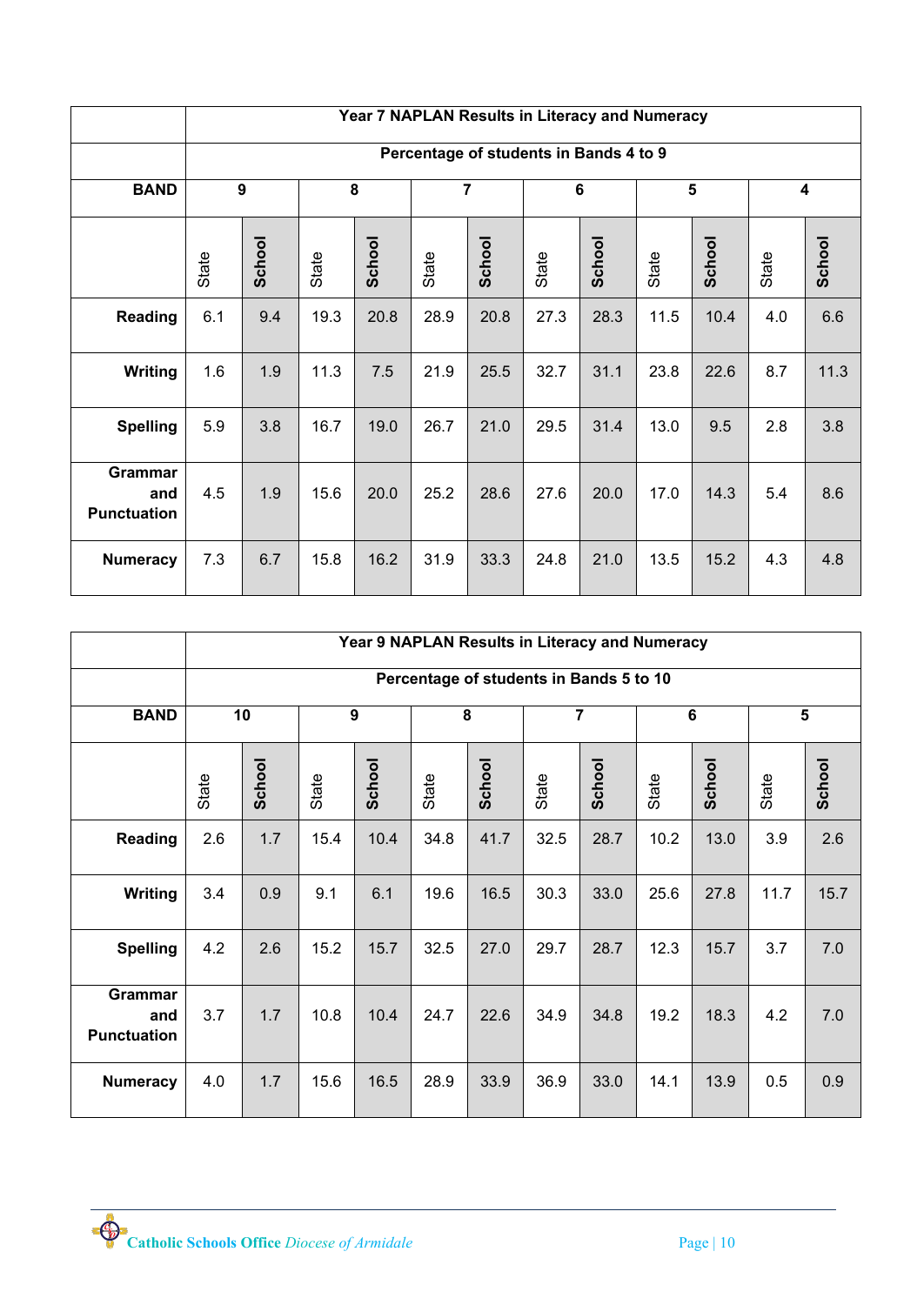# **3.2.2 Higher School Certificate**

The results of the College's Higher School Certificate candidature are reported below. The table provided shows the percentage of students who achieved in the top three bands and shows a comparison with results from previous years.

|                                         |               | Higher School Certificate: Percentage of students in bands 4, 5, 6 |               |       |               |              |  |  |  |  |
|-----------------------------------------|---------------|--------------------------------------------------------------------|---------------|-------|---------------|--------------|--|--|--|--|
|                                         | 2017          |                                                                    | 2018          |       | 2019          |              |  |  |  |  |
|                                         | <b>School</b> | State                                                              | <b>School</b> | State | <b>School</b> | <b>State</b> |  |  |  |  |
| <b>Studies of Religion 1</b>            | 58%           | 81%                                                                | 65%           | 71%   | 57%           | 58%          |  |  |  |  |
| <b>English Standard</b>                 | 70%           | 54%                                                                | 44%           | 50%   | 50%           | 37%          |  |  |  |  |
| <b>English Advanced</b>                 | 73%           | 91%                                                                | 93%           | 91%   | 92%           | 94%          |  |  |  |  |
| <b>Mathematics</b><br><b>Standard 2</b> | 39%           | 50%                                                                | 43%           | 53%   | 47%           | 37%          |  |  |  |  |
| <b>Mathematics</b>                      | 31%           | 74%                                                                | 50%           | 78%   | 69%           | 64%          |  |  |  |  |

80.95% of courses are in typical range according to De Courcy data for 2019.

O'Connor Catholic College's significant individual student or subject achievements were:

- Aiden Wicks College Dux with an ATAR of 96.15
	- o Band 6 results in English Standard, Mathematics Extension 1 and Mathematics Extension 2. Band 5 results in Chemistry and Modern History.
- Maria Alkhouri ATAR 94.85
	- o Band 6 results in English Advanced, English Extension 1, Modern History and Visual Arts. Band 5 results English Extension 2 and Studies of Religion II
- Meg LyeBand ATAR 92.85
	- o 6 result in English Advanced, Band 5 Results in Chemistry, Modern History, Mathematics, Mathematics Extension 1 and Studies of Religion II
- Olive Tutt Year 11 Student
	- o Band 6 result Mathematics and Band 5 Mathematics Extension 1
- Nicholas Andrews
	- o Band 6 in Business Studies
- Elsbetth Rathborne
	- o Band 6 in Music 1
- Chyna Smith
	- o Band 6 in Mathematics Standard 2
- Isabelle Stoessel
	- o Band 6 in French Beginners
- Kaitlynn Turley
	- o Band 6 in Visual Arts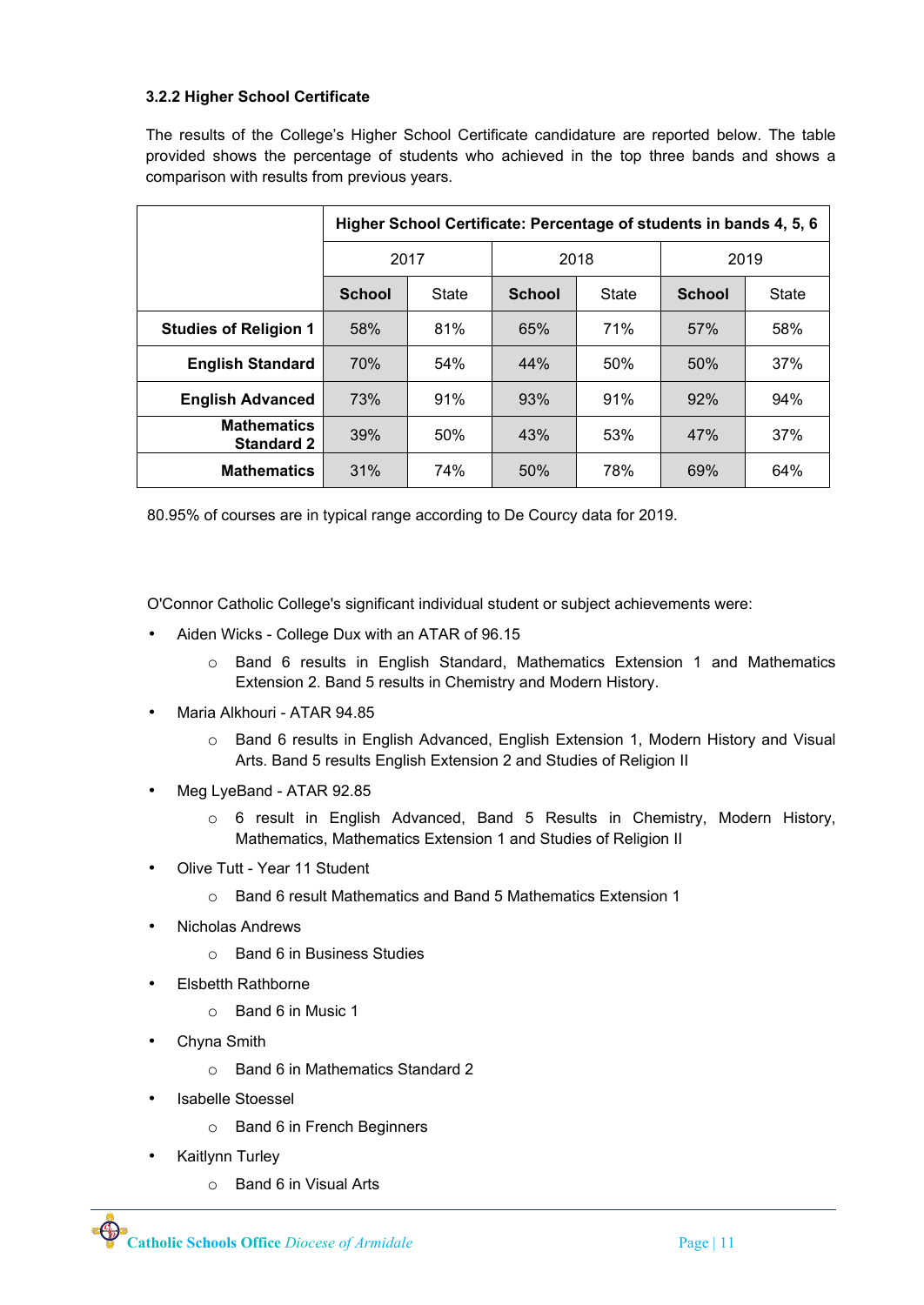Top students are generally performing above typical performance

- over the past two years, there has been a rise in the number of students achieving Band 6 and Band 5 results.
- This has equated to more students achieving ATARs in 80s and 90s.
- these students have 'bought' the vision that they can achieve, showing high self efficacy and the skills needed to succeed.

The next cohort Band 3 and low Band 4 students are under-achieving.

- Is it self efficacy? skills?
- Zone of concern early entry, parent expectations, social
- Zone of influence student expectation, staff expectation, study skills, writing skills, mentoring Students who are in English Standard and Maths Standard
- what are we doing in these subject for this mini-cohort

SOR remains a concern

• writing skills?

| In 2019 the number of students issued with a RoSA |  |
|---------------------------------------------------|--|
|                                                   |  |

## **3.2.3 Senior Secondary College Outcomes**

The table below sets out the percentage of students undertaking vocational education training in their senior years as well as those attaining the award of Higher School Certificate (or equivalent vocational education and training qualification).

#### **Senior Secondary Outcomes**

| <b>Senior</b><br><b>Secondary</b> | % of students undertaking vocational training or training in a<br>trade during the senior years of schooling.                    | <b>20%</b> |
|-----------------------------------|----------------------------------------------------------------------------------------------------------------------------------|------------|
| <b>Outcomes</b><br>Year 12, 2019  | % of students attaining the award of Higher School Certificate or<br>equivalent vocational education and training qualification. | 100%       |

#### **3.2.4 Post College Destinations**

Destination data is required to be collected by all schools for students beyond the compulsory years of schooling. This table is an easy way to represent the figures ensuring school and system compliance with this Federal requirement.

Each year the College collects destination data relating to the Year 12 student cohort. The table below sets out the percentage of students for the various categories shown.

| <b>Destination</b>                          | <b>University</b> | <b>TAFE / Other</b> | <b>Workforce</b> | <b>Destination not</b> |
|---------------------------------------------|-------------------|---------------------|------------------|------------------------|
| Data                                        |                   | <b>institutions</b> | entry            | reported               |
| Year 12, 2019<br>Graduating<br><b>Class</b> | 65%               | 5%                  | 10%              | 20%                    |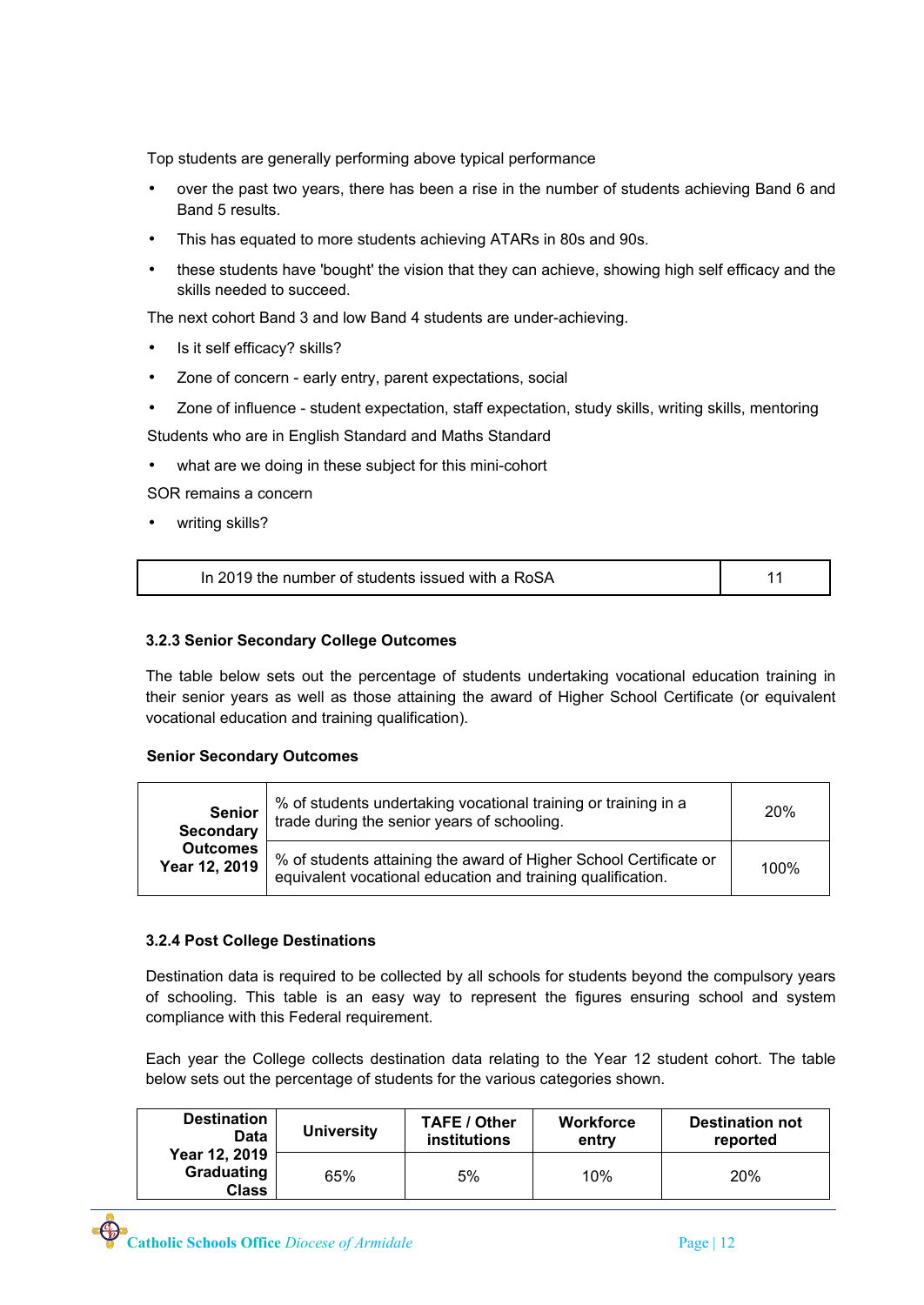# **3.2.5 Retention of Students from Year 10 to Year 12**

The percentage of students who completed year 10 at O'Connor Catholic College and progressed to year 12 for 2019 was 78%.

## **3.3 Teacher Professional Learning**

The ongoing professional development of each staff member is highly valued. Professional learning can take many forms including whole College staff days, subject specific in services, meetings and conferences and a range of professional learning programs provided by the Catholic Schools Office Armidale. The College takes responsibility for planning, implementing, evaluating and tracking of its staff professional learning and individual staff members take responsibility for their ongoing professional development.

All teachers have been involved in professional learning opportunities during the year related to improving student outcomes.

| <b>Staff Professional Learning Activity</b> | Date       | <b>Presenter</b>                                           |
|---------------------------------------------|------------|------------------------------------------------------------|
| <b>Staff Planning Day</b>                   | 29/01/2019 | Regina Menz                                                |
| <b>Systems Conference</b>                   | 11/06/2019 | CSO                                                        |
| <b>Systems Conference</b>                   | 12/06/2019 | CSO                                                        |
| AIP Staff Learning Day - CPV                | 22/07/2019 | Eli Simpson,<br>Mellissa Bell,<br>Damian Roff              |
| <b>Reflective Practice</b>                  | 19/12/2019 | Regina Menz, Eli<br>Simpson, Damian<br>Roff, Mellissa Bell |

Whole staff development day professional learning activities in 2019 were:

# **4.0 College Policies**

#### **4.1 Enrolment Policy**

The Diocese of Armidale adheres to the policy as endorsed by the Bishops Commission for Catholic Schools 'Enrolment Policy' of Students in the Catholic Systemic Schools of the Diocese of Armidale*.* The Catholic Schools Office Armidale monitors the implementation of this policy. The policy has been developed in the context of government and system requirements. Students from families who are prepared to support the ethos and values of the Catholic Church may be considered eligible for enrolment. A pastoral approach is adopted for parents experiencing genuine difficulty with the payment of fees.

This College does not have any enrolment policies or support documents in addition to the Bishops Commission for Catholic Schools 'Enrolment Policy' for schools in the Diocese of Armidale. This policy is available on the College's website http://oconnor.nsw.edu.au and the Armidale Catholic Schools Office website [https://www.arm.catholic.edu.au.](http://www.arm.catholic.edu.au)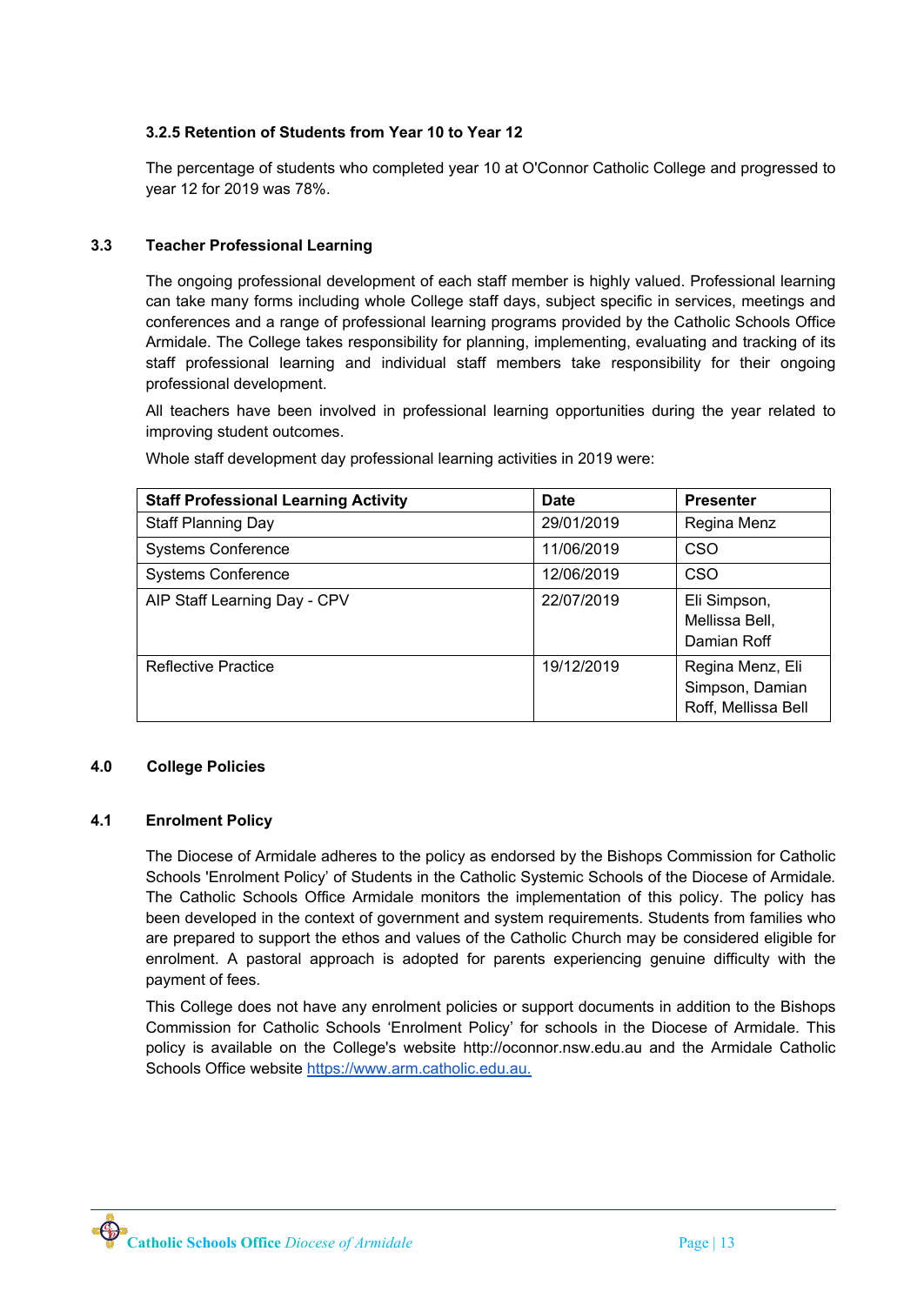## **4.2 Pastoral Care Policy**

Jesus Christ and his teachings are the basis of all that occurs at O'Connor Catholic College. Christ's teachings therefore should relate to how our staff develop student self-discipline. The college community believes in a holistic approach to individual development. Such an approach aims to develop the intellectual, physical, emotional, social, aesthetic, moral and spiritual dimensions of a child. Staff aim to bring this about in the College by promoting self-worth and by encouraging each individual to answer to one's self for one's own actions.

All people attending O'Connor Catholic College have the right to be treated:

- **justly**
- **respectfully**
- **fairly**

*No changes were made to the 'Pastoral Care Policy' this year.*

*The full text of the College's 'Pastoral Care Policy' may be accessed on the College's website http://oconnor.nsw.edu.au or at the administration office.*

#### **4.3 Student Discipline Policy**

Corporal punishment is expressly prohibited in this College. The College does not sanction administration of corporal punishment by College persons and non-College persons, including parents, to enforce discipline in the College.

*No changes were made to the 'Student Discipline Policy' this year.*

*The full text of the College's 'Student Discipline Policy' may be accessed on the College's website http://oconnor.nsw.edu.au or at the administration office.*

#### **4.4 Bullying Prevention and Intervention Policy**

The Catholic Schools Office, Armidale has established a 'Bullying Prevention and Intervention Policy' which is implemented by the College and all systemic schools in the Diocese. It provides a framework for school communities to work together to prevent and address issues of student bullying, in order to build respectful relationships that respond effectively and sensitively to the needs of each person. The Catholic Schools Office (CSO) monitors the implementation of this policy.

*No changes were made to the 'Bullying Prevention and Intervention Policy' this year.*

*The full text of the College's 'Bullying Prevention and Intervention Policy' may be accessed on the College's website http://oconnor.nsw.edu.au, the administration office or on the CSO website.*

#### **4.5 Complaints Handling Policy and Guide**

The Diocese of Armidale has established a 'Complaints Handling Policy and Guide' which is implemented by the college. The rationale for this policy is that within the reality of the schooling experience, it is recognised that, from time to time, misunderstandings and differences of opinion will occur, and that these need to be resolved satisfactorily. Addressing such matters within a framework of dignity, respect and truth can provide powerful opportunities to model the love of Christ in the reality of the contemporary world. The Catholic Schools Office monitors the implementation of these policies.

*No changes were made to the 'Complaints Handling Policy and Guide' this year.*

*The full text of the College's 'Complaints Handling Policy and Guide' may be accessed on the College's website http://oconnor.nsw.edu.au or the administration office.*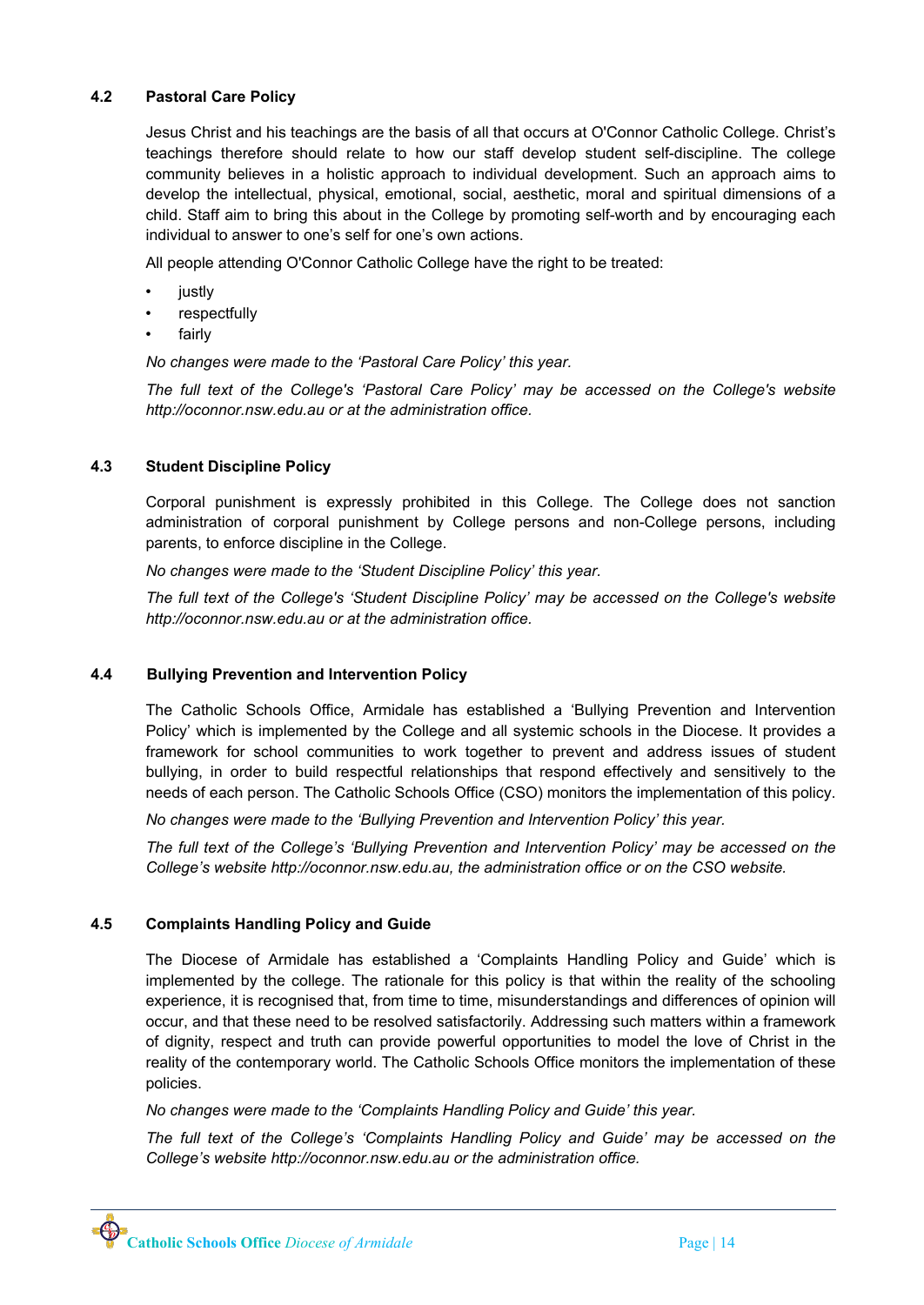# **5.0 College Review and Improvement**

Each year, the College develops an Annual Improvement Plan indicating the intended key improvements for student learning outcomes. The plan is drawn from the College's Strategic Improvement Plan and informed by the Catholic Schools Office Annual Improvement Plan. The College engages in an annual evidence-based evaluation of its effectiveness against these external standards in collaboration with the Schools Consultant.

| Key improvements achieved this year                                                                                                                                                                                                                                                                                                                                                                                                                                                                                                                                                                | Key Improvements for 2020                                                                                                                                                                                                 |
|----------------------------------------------------------------------------------------------------------------------------------------------------------------------------------------------------------------------------------------------------------------------------------------------------------------------------------------------------------------------------------------------------------------------------------------------------------------------------------------------------------------------------------------------------------------------------------------------------|---------------------------------------------------------------------------------------------------------------------------------------------------------------------------------------------------------------------------|
| <b>Nurture Our Catholic Society</b><br>Annual Improvement Plan Goals for Faith<br>were:<br>To ensure meaningful embedding<br>and<br>exploration of Catholic Principles<br>and<br>Values (CPV)                                                                                                                                                                                                                                                                                                                                                                                                      | <b>Nurture Our Catholic Society</b><br>To ensure formation opportunities for the<br>$\bullet$<br>learning community<br>school<br>through<br>meaningful embedding and exploration of<br>CPVs.<br><b>Measure of success</b> |
| <b>Measure of Success</b>                                                                                                                                                                                                                                                                                                                                                                                                                                                                                                                                                                          | Programs have the CPV embedded with                                                                                                                                                                                       |
| Programs have the CPV embedded with<br>explicit teaching strategies that enrich student<br>learning. Students and teachers can articulate<br>CPV and make connections between content<br>and learning experiences and the CPV.                                                                                                                                                                                                                                                                                                                                                                     | explicit teaching strategies that enrich student<br>learning and promote articulated connections<br>content, CPV<br>between<br>and<br>learning<br>experiences.                                                            |
| <b>Reflection</b>                                                                                                                                                                                                                                                                                                                                                                                                                                                                                                                                                                                  |                                                                                                                                                                                                                           |
| Significant progress was made in implementing<br>the CPV into programs. Key Learning Areas<br>developed a Scope and Sequence to ensure<br>meaningful embedding was occurring. The<br>CPVs are printed in the student diary as a<br>resource for Students and Parents.                                                                                                                                                                                                                                                                                                                              |                                                                                                                                                                                                                           |
| To foster faith formation opportunities for<br>$\bullet$<br>the whole school community.                                                                                                                                                                                                                                                                                                                                                                                                                                                                                                            |                                                                                                                                                                                                                           |
| <b>Measure of Success</b>                                                                                                                                                                                                                                                                                                                                                                                                                                                                                                                                                                          |                                                                                                                                                                                                                           |
| faith<br>broadening<br>of the<br>formation<br>A<br>opportunities for all members of the school<br>community through the use of the Faith<br>Formation Framework.                                                                                                                                                                                                                                                                                                                                                                                                                                   |                                                                                                                                                                                                                           |
| <b>Reflection</b>                                                                                                                                                                                                                                                                                                                                                                                                                                                                                                                                                                                  |                                                                                                                                                                                                                           |
| Opportunities for faith formation for students<br>participation<br>Lasallian<br>included<br>in<br>Youth<br>Gathering in Melbourne, Australian Catholic<br>Youth Festival in Perth, as well as College<br>activities<br>including<br>retreats,<br>masses<br>and<br>liturgies. Staff opportunities included the Lenten<br>Program<br>retreats<br>including<br>and<br>twilight<br>spirituality retreats and the System Conference.<br>Parents and the community were invited and<br>welcomed at the Mass for Youth held twice a<br>term at the Cathedral and at weekly masses<br>held at the College. |                                                                                                                                                                                                                           |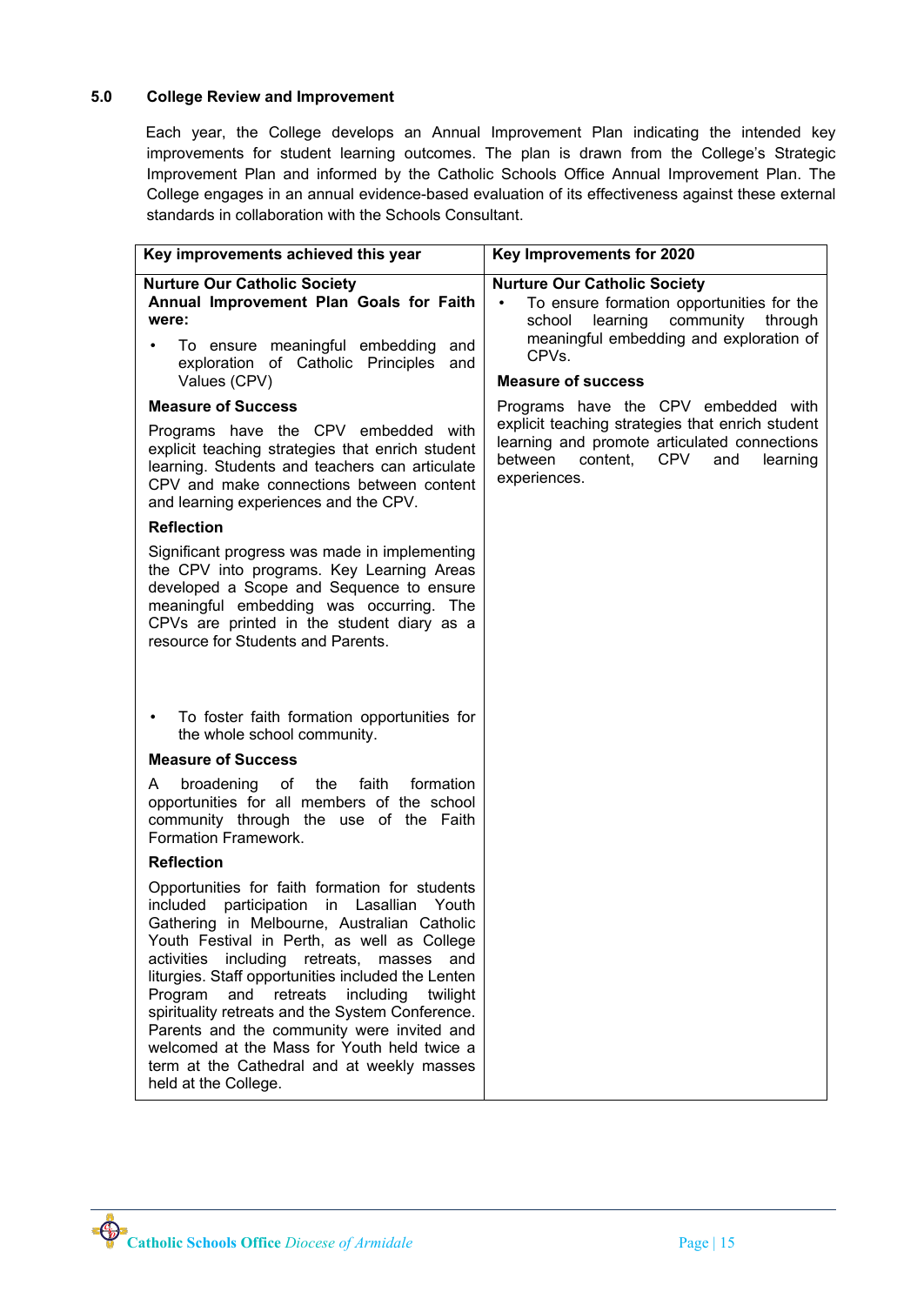| Key improvements achieved this year                                                                                                                                                                                                                                                                                                                                                                                                                                                         | Key Improvements for 2020                                                                                                                                            |
|---------------------------------------------------------------------------------------------------------------------------------------------------------------------------------------------------------------------------------------------------------------------------------------------------------------------------------------------------------------------------------------------------------------------------------------------------------------------------------------------|----------------------------------------------------------------------------------------------------------------------------------------------------------------------|
| <b>Improve Learning</b><br>Annual<br>Improvement<br>Goals<br>for<br><b>Plan</b><br>Learning were:                                                                                                                                                                                                                                                                                                                                                                                           | <b>Improve Learning</b><br>The Annual Improvement Plan Goal for<br>Learning is:                                                                                      |
| viable<br>develop<br>guaranteed<br>To:<br>and<br>curriculum.<br>To ensure the learning experience is<br>engaging and differentiated.                                                                                                                                                                                                                                                                                                                                                        | To strengthen the guaranteed and viable<br>$\bullet$<br>curriculum<br>to<br>ensure<br>engaging<br>differentiated learning experiences.<br><b>Measures of Success</b> |
|                                                                                                                                                                                                                                                                                                                                                                                                                                                                                             | The Worthwhile Lesson Framework is<br>$\bullet$                                                                                                                      |
| <b>Measure of Success</b>                                                                                                                                                                                                                                                                                                                                                                                                                                                                   | embedded in all learning sequences and<br>planning.                                                                                                                  |
| Common moderation will occur across Years<br>7-10. Collaborative marking, planning and                                                                                                                                                                                                                                                                                                                                                                                                      | Gradual Release of Responsibility drives<br>$\bullet$<br>pedagogical practice.                                                                                       |
| reflection in Stage 6. There is a clear record of<br>formative assessment data. Learning intentions                                                                                                                                                                                                                                                                                                                                                                                         | Accurate and relevant recording<br>of<br>$\bullet$<br>assessment data across all classes.                                                                            |
| derived from the outcomes frame programming<br>and are visible. Success Criteria will form the<br>basis of marking criteria including self and peer<br>assessment and teacher judgement of the<br>evidence of learning. Student growth is evident<br>across school data sets.                                                                                                                                                                                                               | A rich learning task anchors every lesson.<br>$\bullet$                                                                                                              |
| The Worthwhile Lesson Framework embedded<br>in all lesson sequences and planning. Students<br>can communicate what, how and why they are<br>learning and how they can move their learning<br>forward. This data is gathered through the<br>undertaking<br>regular Learning<br>of<br>Walks.<br>Students can demonstrate success through<br>varied opportunities.                                                                                                                             |                                                                                                                                                                      |
| <b>Reflection</b>                                                                                                                                                                                                                                                                                                                                                                                                                                                                           |                                                                                                                                                                      |
| Significant improvement in student and teacher<br>learning was observed. Students were<br>increasingly able to articulate what they were<br>learning and why. They are able to use<br>success criteria to move their learning forward.<br>This was clearly shown in the Student Led<br>Conferences.                                                                                                                                                                                         |                                                                                                                                                                      |
| Staff have worked in their KLAs to undertake<br>common moderation so that each teacher<br>clearly knows the standard students are<br>working towards and can use the tasks as<br>formative assessment to improve learning for<br>all. Growth has occurred in NAPLAN and it was<br>pleasing to see students who had participated<br>in the Leveled Literacy Intervention stategy<br>growing in all areas of NAPLAN. In the HSC,<br>ATARs were strong and 13 Band 6 results<br>were achieved. |                                                                                                                                                                      |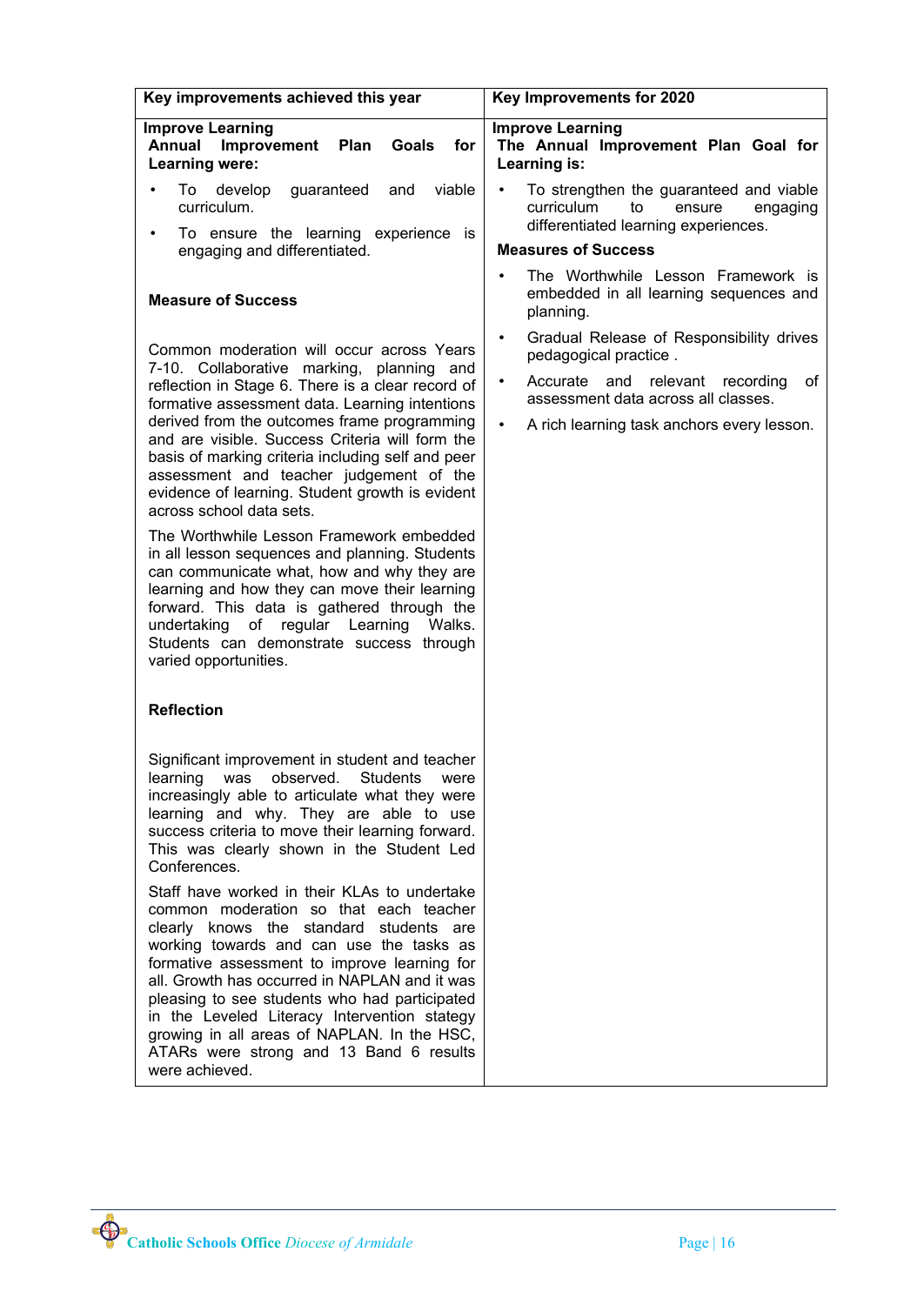| Key improvements achieved this year                                                                                                                                                                                                                                                                                                                                                                                                                                                                                                                                                                                                                                                                                                                                                                                                                                                                                                                                                                                                                                                                                                                                                                                | Key Improvements for 2020                                                                                                                                                                                                                                                                                                                                                                                                                                                                                                                                                                                                                                                           |
|--------------------------------------------------------------------------------------------------------------------------------------------------------------------------------------------------------------------------------------------------------------------------------------------------------------------------------------------------------------------------------------------------------------------------------------------------------------------------------------------------------------------------------------------------------------------------------------------------------------------------------------------------------------------------------------------------------------------------------------------------------------------------------------------------------------------------------------------------------------------------------------------------------------------------------------------------------------------------------------------------------------------------------------------------------------------------------------------------------------------------------------------------------------------------------------------------------------------|-------------------------------------------------------------------------------------------------------------------------------------------------------------------------------------------------------------------------------------------------------------------------------------------------------------------------------------------------------------------------------------------------------------------------------------------------------------------------------------------------------------------------------------------------------------------------------------------------------------------------------------------------------------------------------------|
| <b>Lead Learning</b><br>The Annual Improvement Plan Goal for<br>Learning was:                                                                                                                                                                                                                                                                                                                                                                                                                                                                                                                                                                                                                                                                                                                                                                                                                                                                                                                                                                                                                                                                                                                                      | <b>Lead Learning</b><br>The Annual Improvement Plan Goal for<br><b>Lead Learning is:</b>                                                                                                                                                                                                                                                                                                                                                                                                                                                                                                                                                                                            |
| foster<br>collaborative<br>Professional<br>To<br>Learning Teams that authentically engage<br>with learning.<br><b>Measure of Success</b><br>The whole school community sees themselves<br>learner leaders.<br>Teacher teams<br>work<br>as<br>through cycles of inquiry to identify<br>and<br>opportunities<br>learning<br>and<br>progress<br>achievement forward.<br><b>Reflection</b><br>The Collaborative marking cycle of student<br>work led to an increase in staff collaboration.<br>The data collected was used to inform the next<br>steps in the learning process. The Student Led<br>Conferences allowed students to be learner<br>leaders with their learning at the centre. These<br>conferences allowed for increased<br>parent<br>involvement in the learning process.<br>Leadership training for the Leadership Team,<br>Leaders of Learning and Pastoral Academic<br>Care Leaders was facilitated by Catherine<br>Jackson, adding clarity to the leadership role.<br>This will continue into 2020.<br>Emerging and Current Leaders were supported<br>to attend a leadership course run by QELI. This<br>course involved participants taking part in an<br>improvement project within the school to | Professional<br>Teams<br>Learning<br>$\bullet$<br>authentically engage with learning.<br><b>Measures of Success</b><br>Teacher learner teams, both formally and<br>$\bullet$<br>informally organised, work through cycles<br>of inquiry to identify and progress forward<br>learning opportunities and achievement<br>Student voice is proactively sought to<br>$\bullet$<br>inform learning opportunities<br>O'Connor Catholic College will continue to<br>foster opportunities for leadership for the<br>whole community including work with College<br>coach, Catherine Jackson, revamping the<br>SRC to include student voice in learning and<br>working with emerging leaders. |
| enhance their leadership.                                                                                                                                                                                                                                                                                                                                                                                                                                                                                                                                                                                                                                                                                                                                                                                                                                                                                                                                                                                                                                                                                                                                                                                          |                                                                                                                                                                                                                                                                                                                                                                                                                                                                                                                                                                                                                                                                                     |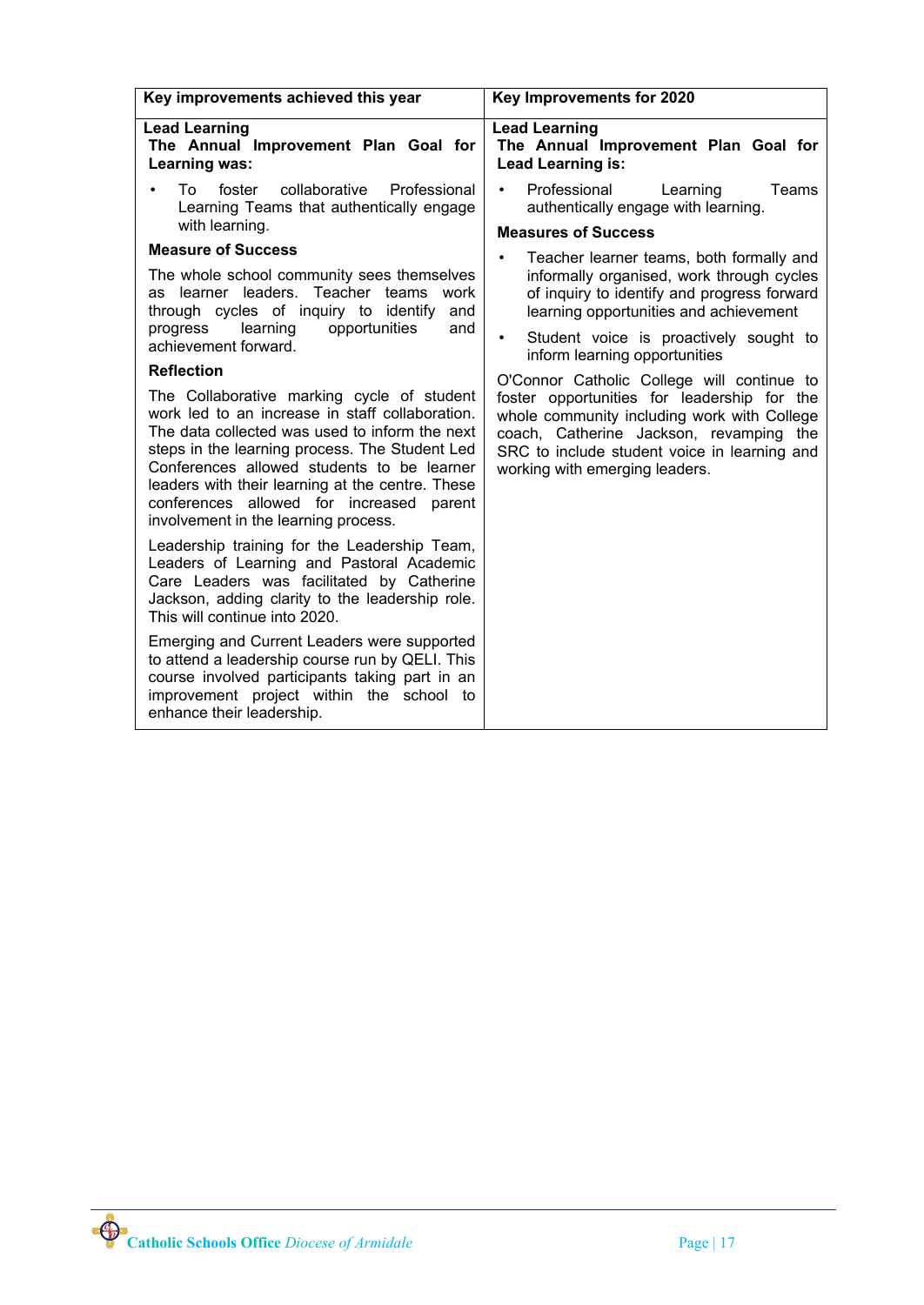| Key improvements achieved this year                                                                                                                                                                                                                                                                                                                                                                                                                                                                            | Key Improvements for 2020                                                                                                                   |
|----------------------------------------------------------------------------------------------------------------------------------------------------------------------------------------------------------------------------------------------------------------------------------------------------------------------------------------------------------------------------------------------------------------------------------------------------------------------------------------------------------------|---------------------------------------------------------------------------------------------------------------------------------------------|
| <b>Sustain Our People</b><br>The Annual Improvement Plan Goal was:                                                                                                                                                                                                                                                                                                                                                                                                                                             | <b>Sustain Our People</b><br>The Annual Improvement Plan Goal is:                                                                           |
| To<br>pastoral<br>academic<br>ensure<br>care<br>$\bullet$<br>supports the learning community to<br>succeed.                                                                                                                                                                                                                                                                                                                                                                                                    | To nurture the College as a Catholic<br>$\bullet$<br>Learning<br>Collaborative<br>Community<br>through pastoral academic care.              |
| <b>Measure of Success</b>                                                                                                                                                                                                                                                                                                                                                                                                                                                                                      | <b>Measure of Success</b>                                                                                                                   |
| Students, parents and teachers are involved in<br>regular learning; faith, academic and wellbeing<br>conversations that articulate, plan and reflect<br>upon learning goals. The CSO Pastoral Care                                                                                                                                                                                                                                                                                                             | The CSO Pastoral Care and Wellbeing<br>Strategy informs PAC at O'Connor and is<br>visible.                                                  |
| and Wellbeing Strategy informs PAC at the<br>College.                                                                                                                                                                                                                                                                                                                                                                                                                                                          | The College will continue to support the school<br>community through a focused<br>plan for<br>wellbeing. The teaching load of the Leader of |
| <b>Reflection</b>                                                                                                                                                                                                                                                                                                                                                                                                                                                                                              | Learning (Wellbeing and Pastoral Academic                                                                                                   |
| As part of the Catholic Schools Office plan for<br>successful<br>staff<br>wellbeing, a<br>System<br>Conference was held in June at Tamworth. The<br>focus of this two day conference was wellbeing<br>and served as a launchpad for a whole staff<br>approach to wellbeing. As part of staff learning,<br>a wellbeing whole staff initiative is held every<br>term where staff have time to participate in a<br>οf<br>different<br>wellbeing<br>activities<br>number<br>including art, meditation and tai chi. | Care) will be reduced and a Wellbeing Officer,<br>supported by the Catholic Schools Office, will<br>be employed.                            |
| Opportunities to grow capabilities of staff were<br>offered through comprehensive and planned<br>professional learning as well as leadership<br>opportunities.                                                                                                                                                                                                                                                                                                                                                 |                                                                                                                                             |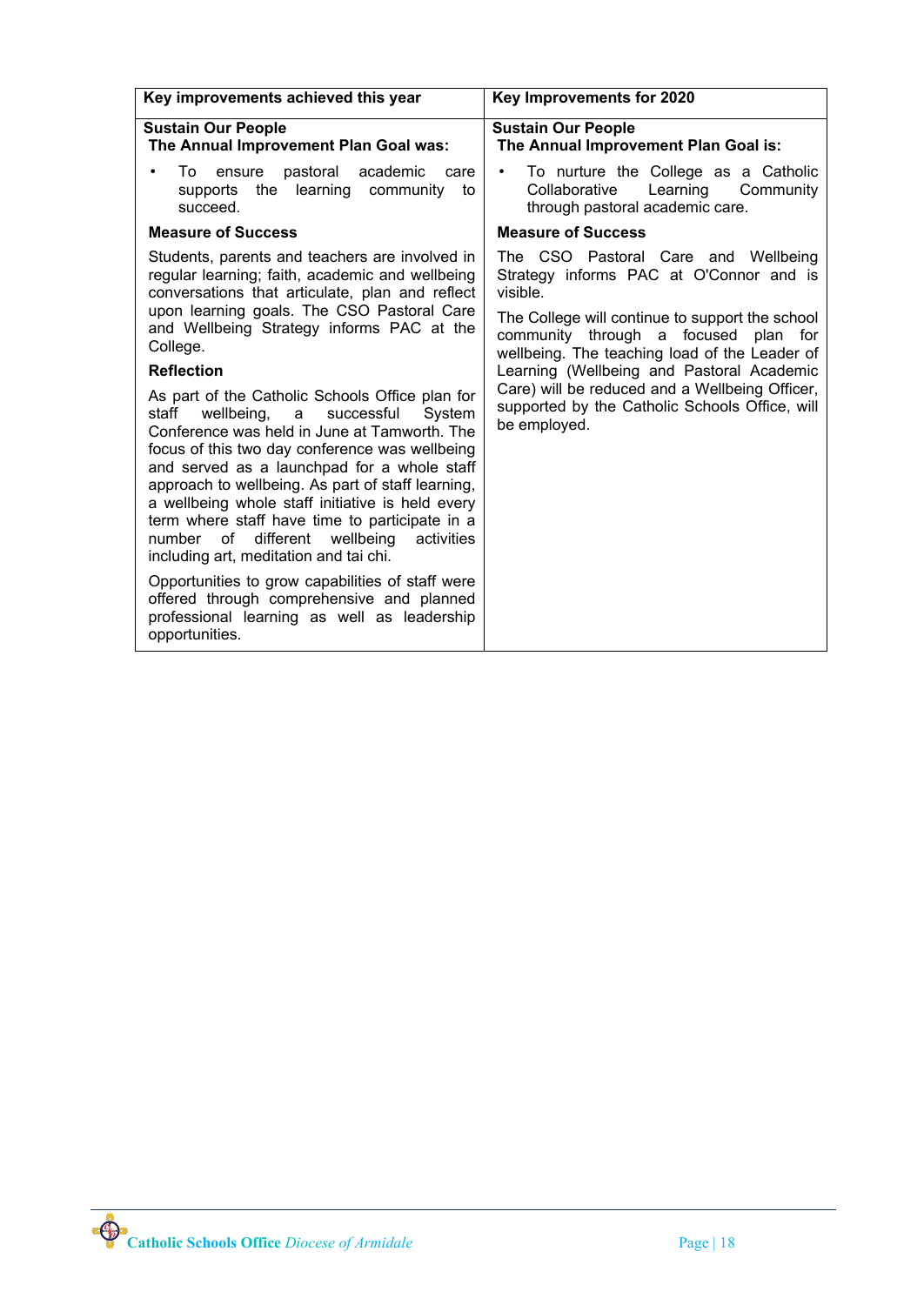| Key improvements achieved this year                                                                                                                                                                                                                                                                                                                                                                                                                                                                                                                                                                                                                                                                                                                                                                                          | Key Improvements for 2020                                                                                                                                                                                                       |
|------------------------------------------------------------------------------------------------------------------------------------------------------------------------------------------------------------------------------------------------------------------------------------------------------------------------------------------------------------------------------------------------------------------------------------------------------------------------------------------------------------------------------------------------------------------------------------------------------------------------------------------------------------------------------------------------------------------------------------------------------------------------------------------------------------------------------|---------------------------------------------------------------------------------------------------------------------------------------------------------------------------------------------------------------------------------|
| <b>Create the Right Environment</b><br>The Annual Improvement Plan Goals were:                                                                                                                                                                                                                                                                                                                                                                                                                                                                                                                                                                                                                                                                                                                                               | <b>Create the Right Environment</b><br>The Annual Improvement Plan Goals are:                                                                                                                                                   |
| To ensure the learning experience is<br>engaging and differentiated.<br>pastoral academic<br>To<br>ensure<br>care<br>٠<br>supports the learning community<br>to<br>succeed.                                                                                                                                                                                                                                                                                                                                                                                                                                                                                                                                                                                                                                                  | To strengthen the guaranteed and viable<br>$\bullet$<br>curriculum<br>to<br>ensure<br>engaging<br>differentiated learning experiences.<br>Professional<br>$\bullet$<br>Learning<br>Teams<br>authentically engage with learning. |
| <b>Measure of Success</b>                                                                                                                                                                                                                                                                                                                                                                                                                                                                                                                                                                                                                                                                                                                                                                                                    | Professional<br>learning<br>creating<br>$\bullet$                                                                                                                                                                               |
| The<br>Worthwhile Lesson<br>Framework<br>is<br>embedded in all lesson<br>sequences<br>and<br>planning. Students can communicate what,                                                                                                                                                                                                                                                                                                                                                                                                                                                                                                                                                                                                                                                                                        | expectations for a positive<br>learning<br>environment will be co-constructed and<br>implemented across the school.                                                                                                             |
| how and why they are learning and how they                                                                                                                                                                                                                                                                                                                                                                                                                                                                                                                                                                                                                                                                                                                                                                                   | <b>Measures of Success</b>                                                                                                                                                                                                      |
| can move their learning forward. This data is<br>gathered through the undertaking of regular<br>Learning Walks. Students can demonstrate<br>success through varied opportunities.<br>Students, parents and teachers are involved in<br>regular learning; faith, academic and wellbeing<br>conversations that articulate, plan and reflect<br>upon learning goals. The CSO Pastoral Care                                                                                                                                                                                                                                                                                                                                                                                                                                      | The Worthwhile Lesson Framework is<br>$\bullet$<br>embedded in all learning sequences and<br>planning.                                                                                                                          |
|                                                                                                                                                                                                                                                                                                                                                                                                                                                                                                                                                                                                                                                                                                                                                                                                                              | Gradual Release of Responsibility drives<br>$\bullet$<br>pedagogical practice.                                                                                                                                                  |
|                                                                                                                                                                                                                                                                                                                                                                                                                                                                                                                                                                                                                                                                                                                                                                                                                              | Accurate and relevant<br>recording<br>οf<br>$\bullet$<br>assessment data across all classes.                                                                                                                                    |
| and Wellbeing Strategy informs PAC at<br>O'Connor.                                                                                                                                                                                                                                                                                                                                                                                                                                                                                                                                                                                                                                                                                                                                                                           | A rich learning task anchors every lesson.<br>$\bullet$                                                                                                                                                                         |
| <b>Reflection</b>                                                                                                                                                                                                                                                                                                                                                                                                                                                                                                                                                                                                                                                                                                                                                                                                            | Teacher learner teams, both formally and<br>$\bullet$<br>informally organised, work through cycles                                                                                                                              |
| The learning environment is vital and the Vision<br>and Mission Statement of the College includes<br>the statement 'We believe that everyone can<br>learn, not at the same time or in the same way<br>and we create learning opportunities for<br>everyone'.<br>This<br>the<br>means<br>learning<br>environment needs to be safe and supportive,<br>whilst at the same time, challenging everyone<br>to do their best. As stated earlier, significant<br>improvement has been seen in student and<br>teacher learning. Students are increasingly<br>able to articulate what they are learning and<br>why. They can use success criteria to move<br>their learning forward. This was clearly shown<br>in the Student Led Conferences. By increasing<br>student voice the right environment for learning<br>is more authentic. | of inquiry to identify and progress forward<br>learning opportunities, and achievement.                                                                                                                                         |
|                                                                                                                                                                                                                                                                                                                                                                                                                                                                                                                                                                                                                                                                                                                                                                                                                              | Student voice is proactively sought to<br>$\bullet$<br>inform learning opportunities.                                                                                                                                           |

# **6.0 Financial Information**

Catholic schools are accountable for all monies received. Each year, the Diocese of Armidale Catholic Schools Office submits to the Commonwealth Government a financial statement on behalf of the parish primary schools, K-10 schools and secondary colleges. This statement details the income and expenditure of each school. In addition, the financial accounts for each school and for the Catholic Schools Office are audited annually.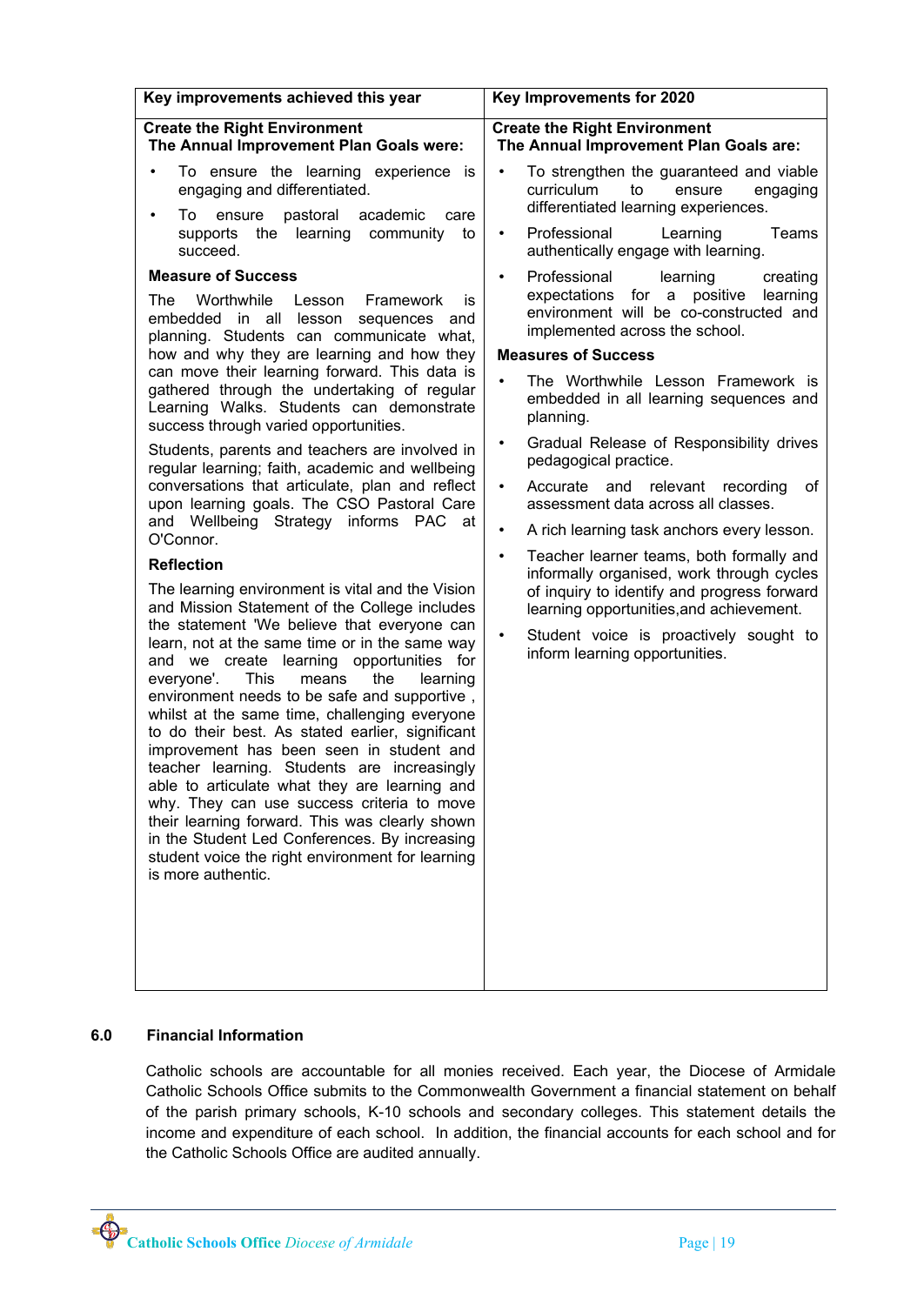A visual summary of the income and expenditure reported to the Commonwealth Government for 2019 is presented below: